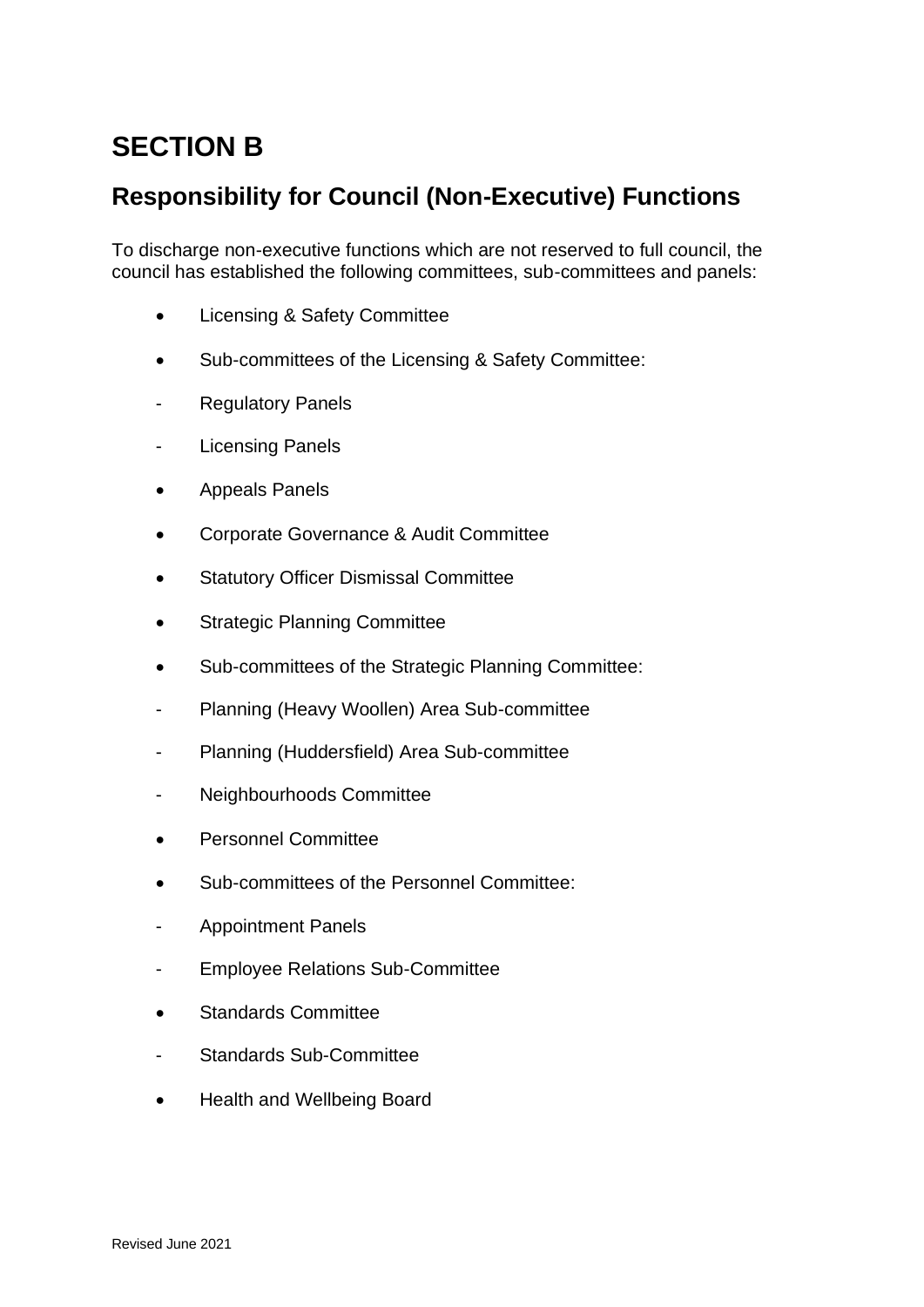The terms of reference of these committees, sub-committees and panels and their delegated powers are set out in the following pages.

Many of the functions referred to below are further delegated to officers as set out in Section F of this Part of the Constitution.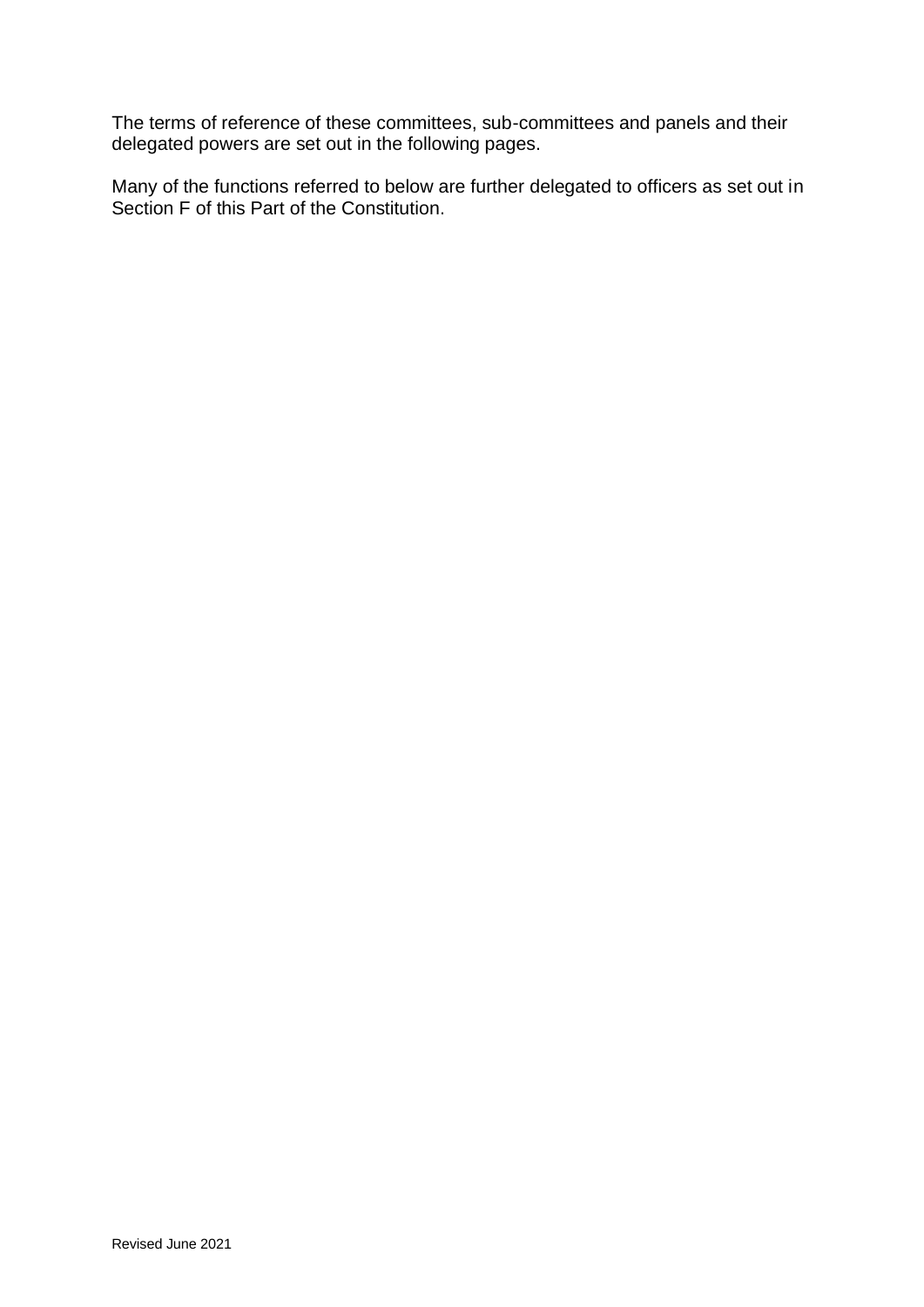## **Licensing and Safety Committee**

### **Membership**

15 Members of the council

### **Terms of Reference**

This Committee constitutes the Licensing Committee for the purposes of the Licensing Act 2003 and the Gambling Act 2005 and has delegated authority in respect of all the council's functions under those Acts or regulations made under them which may be delegated, including (2003 Act) licensing of premises and persons and (2005 Act) licensing of premises and other licences, permits etc. in respect of gambling and connected activities set out in the Act. This includes but is not limited to:-

- 1. To recommend to the Executive/Council a Statement of Licensing Policy, or any revisions to such Policy, in accordance with the Licensing Act 2003.
- 2. To recommend to the Executive/Council a three year Licensing Policy or any revisions to such policy in accordance with the Gambling Act 2005.
- 3. To exercise all licensing functions under the Licensing Act 2003 including determining and dealing with applications for licences, certificates, temporary events and other notices and all variations, transfers, withdrawals and reviews of such matters.
- 4. To exercise all licensing and related functions allocated to the local licensing authority under the Gambling Act 2005, including determining and dealing with applications for licenses, certificates, permits, registration, temporary use of premises and other notices and all variations, transfers, surrenders, revocations, reviews of such matters (but not including the power to pass a resolution not to issue casino licences under section 166 of the 2005 Act).
- 5. To establish the Licensing Panels, consisting of three Members, and arrange for the discharge of all or some of the functions under the 2003 and 2005 Acts to be exercised by the Panels.
- 6. To make arrangements for authorised persons of the council to discharge those functions which may be delegated to an Officer under the terms of the 2003 or 2005 Act.
- 7. To consider and determine any other functions which may properly be referred to this Committee by the council under the terms of the 2003 or the 2005 Act, including the setting of fees and the initiation of prosecution for offences.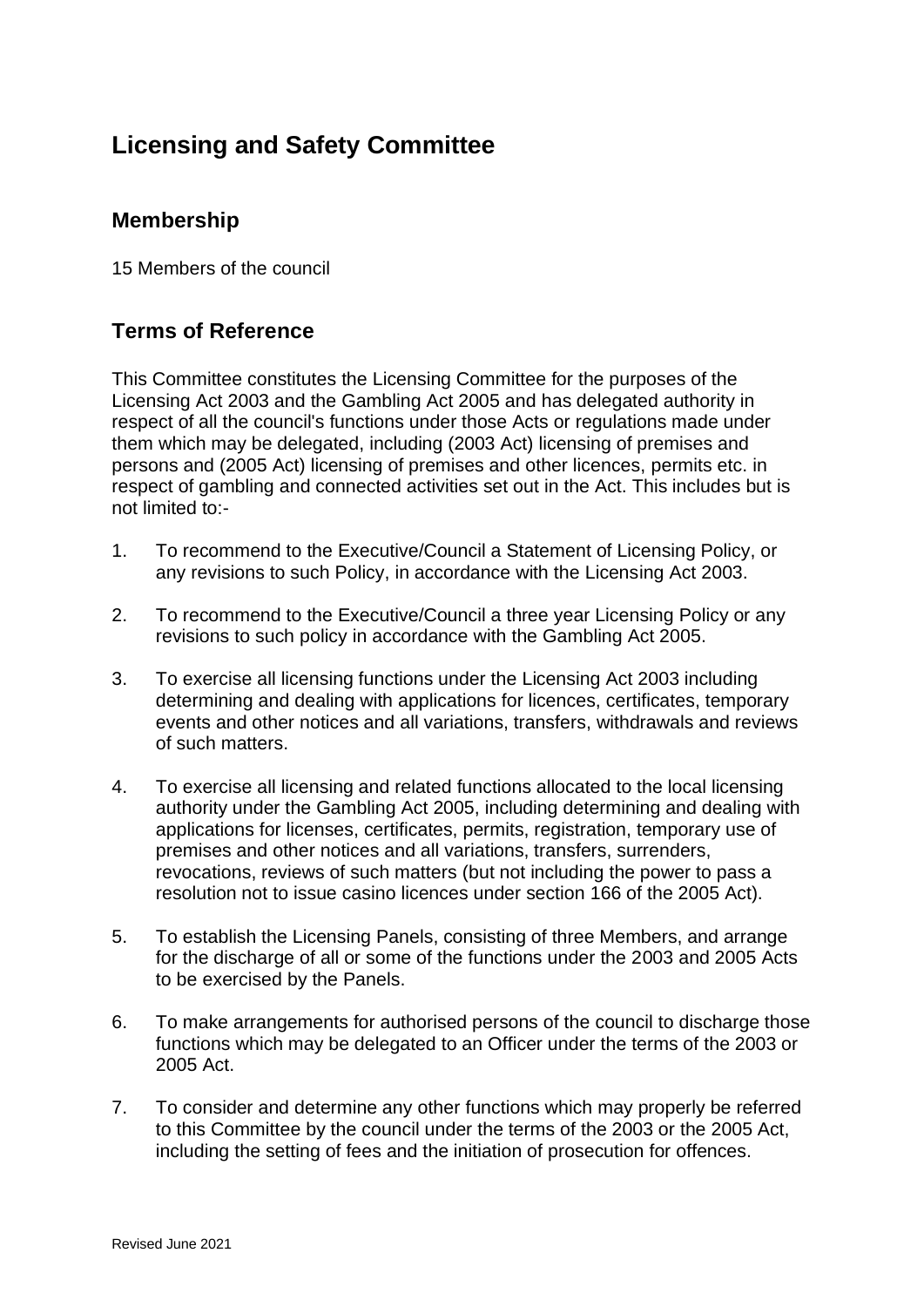- 8. To receive reports from the Licensing Panels as required.
- 9. To determine all applications referred to the Committee by either the Licensing Panels or Officers.
- 10. To consider all policy matters under the terms of the 2003 and 2005 Acts with the referral of appropriate recommendations to Council for adoption.

Delegated authority in respect of all other licensing and registration functions which are not, by virtue of any legislation, present or future, the responsibility of the Executive and which are not specifically delegated to any other Committee or required by legislation to be carried out by the full Council. This includes:-

- 1. To establish Regulatory Panels to carry out such licensing and registration functions other than the 2003 and 2005 Acts functions as the Committee may delegate.
- 2. All the council's functions relating to the power of designating alcohol control zones under sections 12 – 15 of the Criminal Justice and Police Act 2001.
- 3. All the council's functions relating to smoke free legislation under the Health Act 2006 and associated regulations.

Delegated authority in respect of functions under any of the "relevant statutory provisions" within the meaning of Part 1 (health, safety and welfare in connection with work, and control of dangerous substances) of the Health and Safety at Work etc. Act 1974, to the extent that those functions are discharged otherwise than in the authority's capacity as an employer.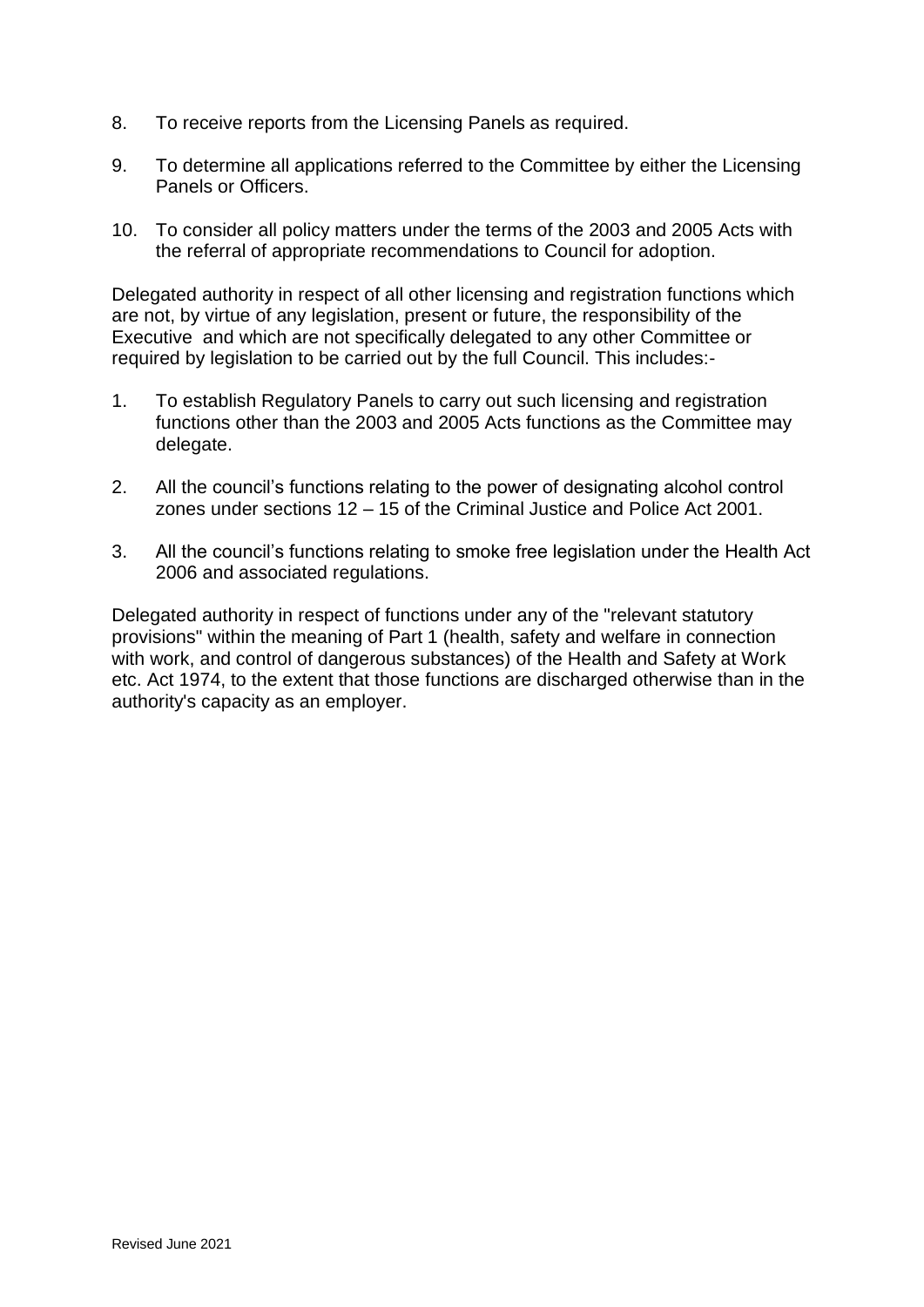## **Regulatory Panels**

(Sub-committees of the Licensing & Safety Committee)

### **Membership**

Any five members of the Licensing and Safety Committee selected by the Service Director – Legal, Governance and Commissioning.

### **Terms of Reference**

- 1. Power to issue cinema and cinema club licences.
- 2. Power to issue theatre licences.
- 3. Power to issue entertainment licences.
- 4. Power to license sex shops and sex cinemas.
- 5. Power to license performances of hypnotism.
- 6. Power to register premises for acupuncture, tattooing, ear-piercing, and electrolysis.
- 7. Power to license pleasure boats and pleasure vessels.
- 8. Power to license market and street trading.
- 9. Power to license dealers in game and the killing and selling of game.
- 10. Power to license scrap yards.
- 11. Power to issue, amend, or replace, safety certificates (whether general or special) for sports grounds.
- 12. Power to issue, cancel, amend, or replace, safety certificates for regulated stands at sports grounds.
- 13. Power to issue fire certificates.
- 14. Power to register common land or town or village greens, except where the power is exercisable solely for the purpose of giving effect to:-
	- (a) an exchange of lands affected by an order under Section 19(3) of, or paragraph 6(4) of Schedule 3 to the Acquisition of Land Act 1981 (c.67) or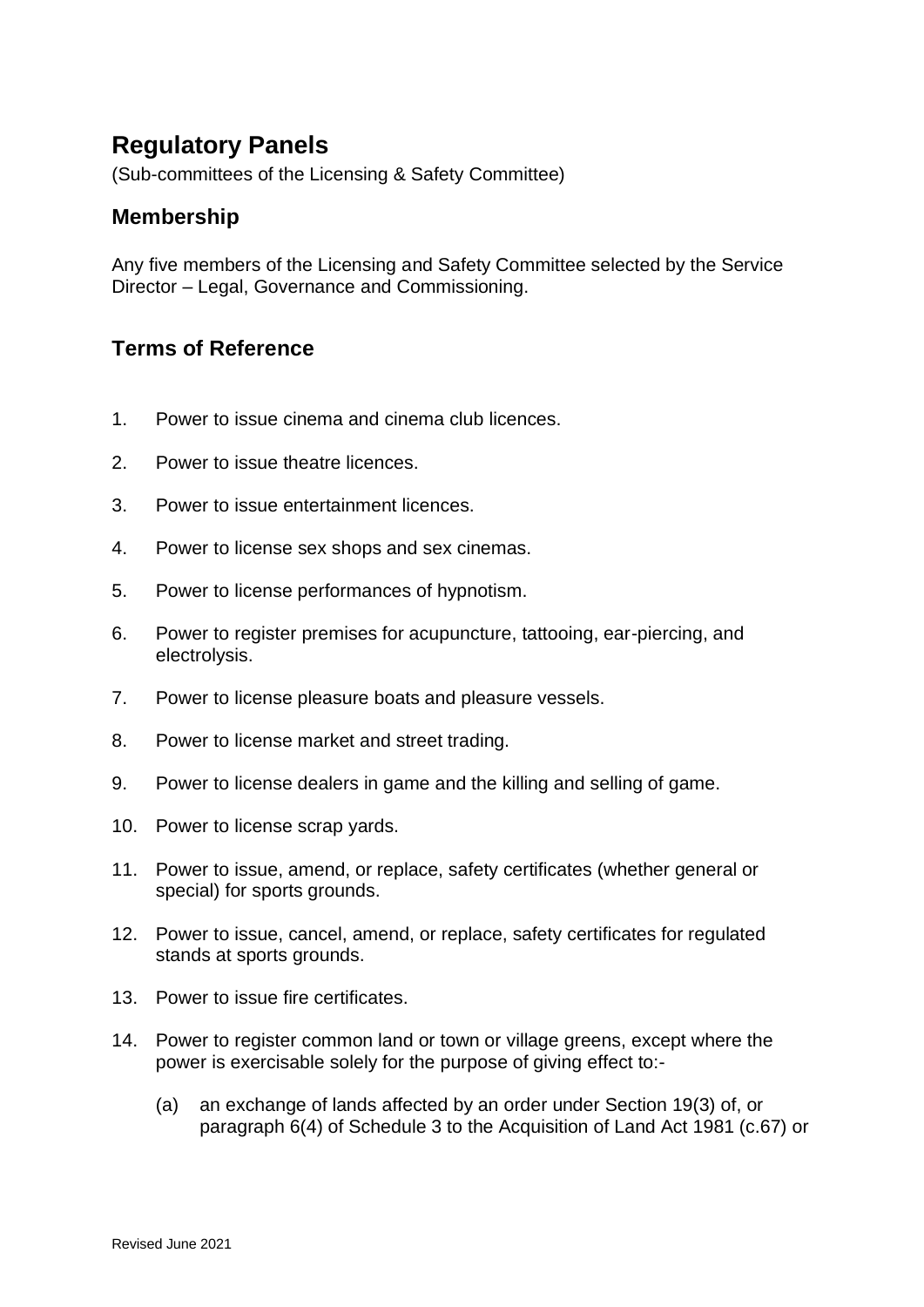- (b) an order under section 147 of the Inclosure Act 1845 (c.8 and 9 Vict. C118).
- 15. Power to register variation of rights of common.
- 16. Power to sanction persons to collect for charitable and other causes.
- 17. Power to license agencies for the supply of nurses.
- 18. Power to sanction use of parts of buildings for storage of celluloid.
- 19. Power to make, vary or revoke closing orders with respect to take-away food shops.
- 20. Power to register premises or stalls for sale of goods by way of competitive bidding.
- 21. Power to license premises for the breeding of dogs.
- 22. Power to license pet shops and other establishments where animals are bred or kept for the purposes of carrying on a business.
- 23. Power to register animal trainers and exhibitors.
- 24. Power to license zoos
- 25. Power to license dangerous wild animals.
- 26. Power to license knackers' yards.
- 27. Power to grant consent for the operation of a loudspeaker.
- 28. Power to issue licences for the movement of pigs.
- 29. Power to license the sale of pigs.
- 30. Power to license collecting centres for the movement of pigs.
- 31. Power to issue a licence to move cattle from a market.
- 32. Power to approve meat products premises.
- 33. Power to approve premises for the production of minced meat or meat preparations.
- 34. Power to approve dairy products establishments.
- 35. Power to approve egg products establishments.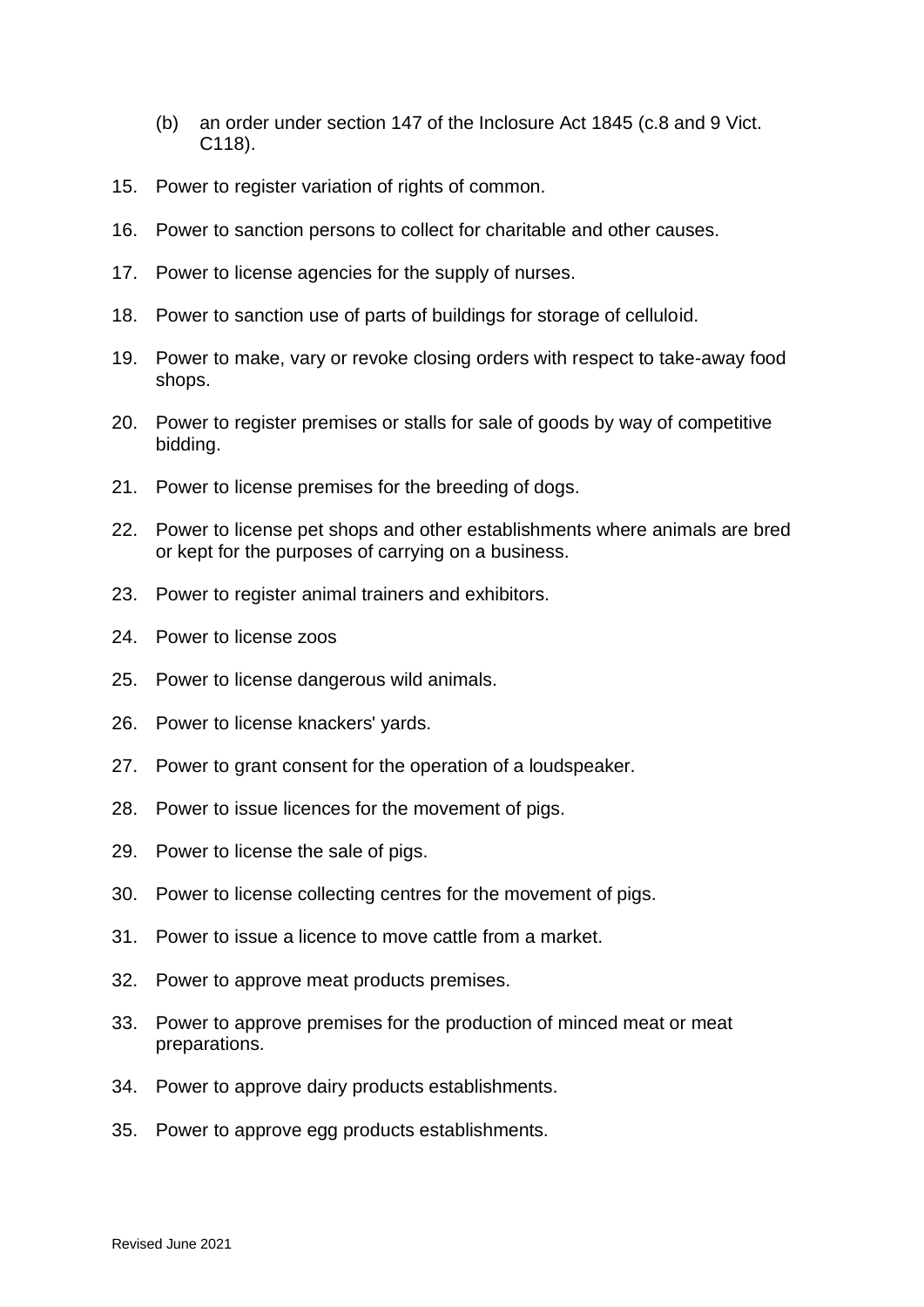- 36. Power to issue licences to retail butchers' shops carrying out commercial operations in relation to unwrapped raw meat and selling or supplying both raw meat and ready-to-eat foods.
- 37. Power to approve fishery products premises.
- 38. Power to approve dispatch or purification centres.
- 39. Power to register food business premises.
- 40. Power to license the employment of children.
- 41. Power to approve premises for the solemnisation of marriages.
- 42. Power to revoke/refuse to grant permits under the Pollution, Prevention and Control (England and Wales) Regulations 2000 and authorisations under the Environmental Protection Act 1990.
- 43. Power to approve the commencement of proceedings in the High Court in respect of offences under the Environmental Protection Act 1990 and the Pollution, Prevention and Control (England and Wales) Regulations 2000.

Delegated authority in respect of functions under any of the "relevant statutory provisions" within the meaning of Part 1 (health, safety and welfare in connection with work, and control of dangerous substances) of the Health and Safety at Work etc. Act 1974, to the extent that those functions are discharged otherwise than in the authority's capacity as an employer.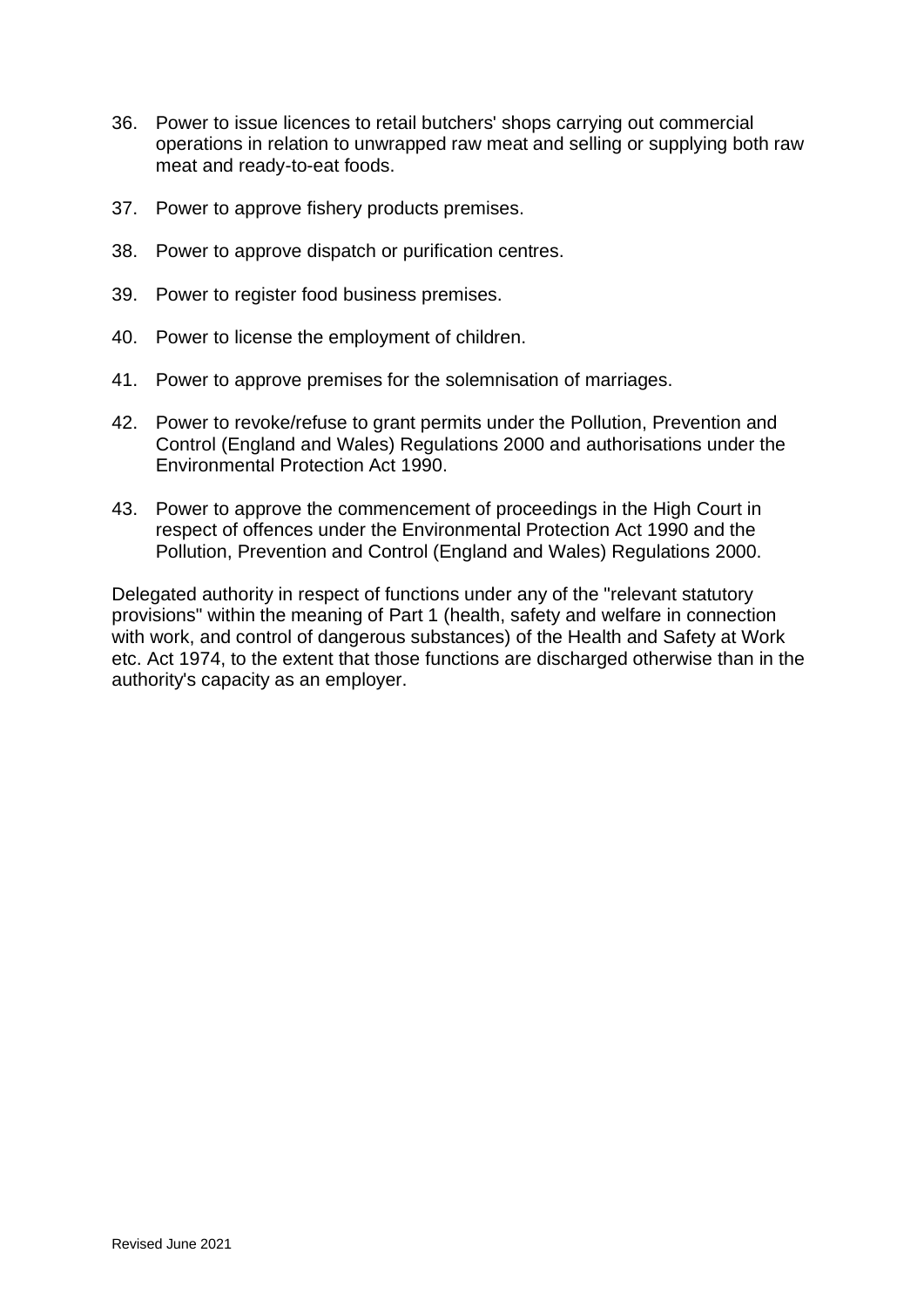## **Licensing Panels**

(Sub-committees of the Licensing & Safety Committee)

### **Membership**

Any three Members of the Licensing and Safety Committee selected by the Service Director – Legal, Governance and Commissioning.

### **Terms of Reference**

- 1. To exercise all licensing functions under the Licensing Act 2003 including determination and dealing with applications for licences, certificates, temporary events and other notices and all variations, transfers, withdrawals and reviews of such matters.
- 2. To exercise all licensing and related functions allocated to the local licensing authority under the Gambling Act 2005, including determining and dealing with applications for licenses, certificates, permits, registration, temporary use of premises and other notices and all variations, transfers, surrenders, revocations, reviews of such matters.
- 3. To consider and determine any other functions referred to the Panel by the council or the Licensing and Safety Committee under the terms of the Licensing Act 2003 or the Gambling Act 2005.
- 4. Power to register pool promoters.
- 5. Power to grant track betting licences.
- 6. Power to license inter-track betting schemes.
- 7. Power to grant permits in respect of premises with amusement machines.
- 8. Power to register societies wishing to promote lotteries.
- 9. Power to grant permits in respect of premises where amusements with prizes are provided.
- 10. To provide feedback reports to the Licensing and Safety Committee, as necessary, on any matters determined under these Terms of Reference.
- 11. To refer any matter, if necessary, for determination to the Licensing and Safety Committee.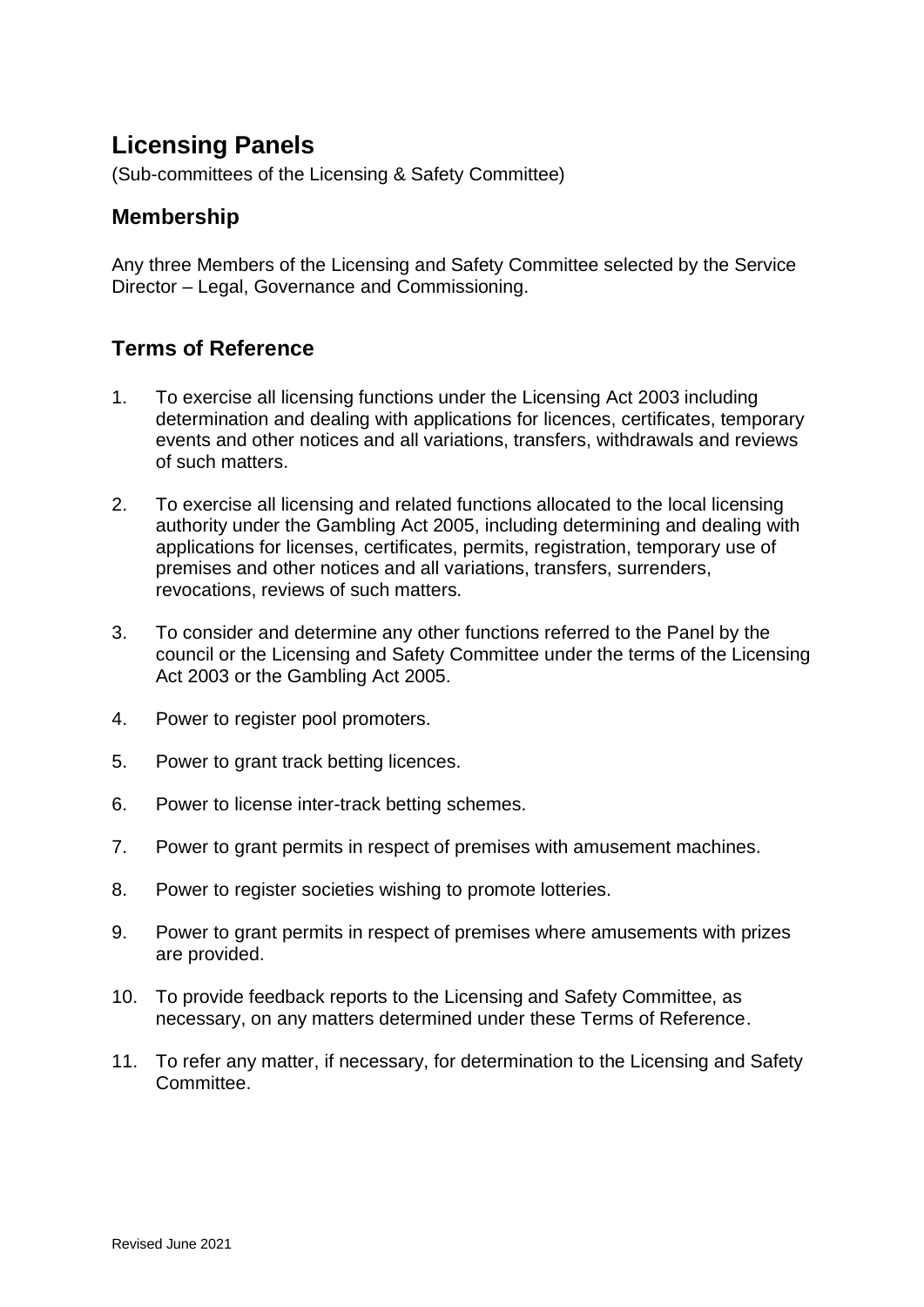### **Appeals Panel**

### **Membership**

Any 3 members of the council selected by the Service Director –Governance, Commissioning and Legal from a panel of 15.

### **Terms of Reference**

To determine any appeal or application which is at any time to be determined by a Council Committee, but not specifically delegated or referred to any other Committee, including:-

- 1. appeals against decisions on education discretionary awards;
- 2. appeals arising in connection with the allocation of free school transport;
- 3. appeals against decisions of the Director for Children & Young People's Service regarding applications for boarding education, and such other matters as may relate to preferential treatment being accorded to individual children;
- 4. to review the decision of the Director for Communities & Well-Being on the details of any registered complaint, at the request of the complainant, in accordance with the Directorates complaints procedure;
- 5. to resolve disagreements, etc. between the Directorate for Communities and Well-Being and organisations involved in the provision of care services in accordance with the Community Care Disagreement Procedures established as a result of the NHS and Community Care Act 1990;
- 6. appeals from applicants to the Housing Register in respect of officer decisions on:-
	- (a) access to the Housing Register;
	- (b) determination of homelessness status;
	- (c) elements of housing need taken into account when making assessments;
	- (d) offers of accommodation.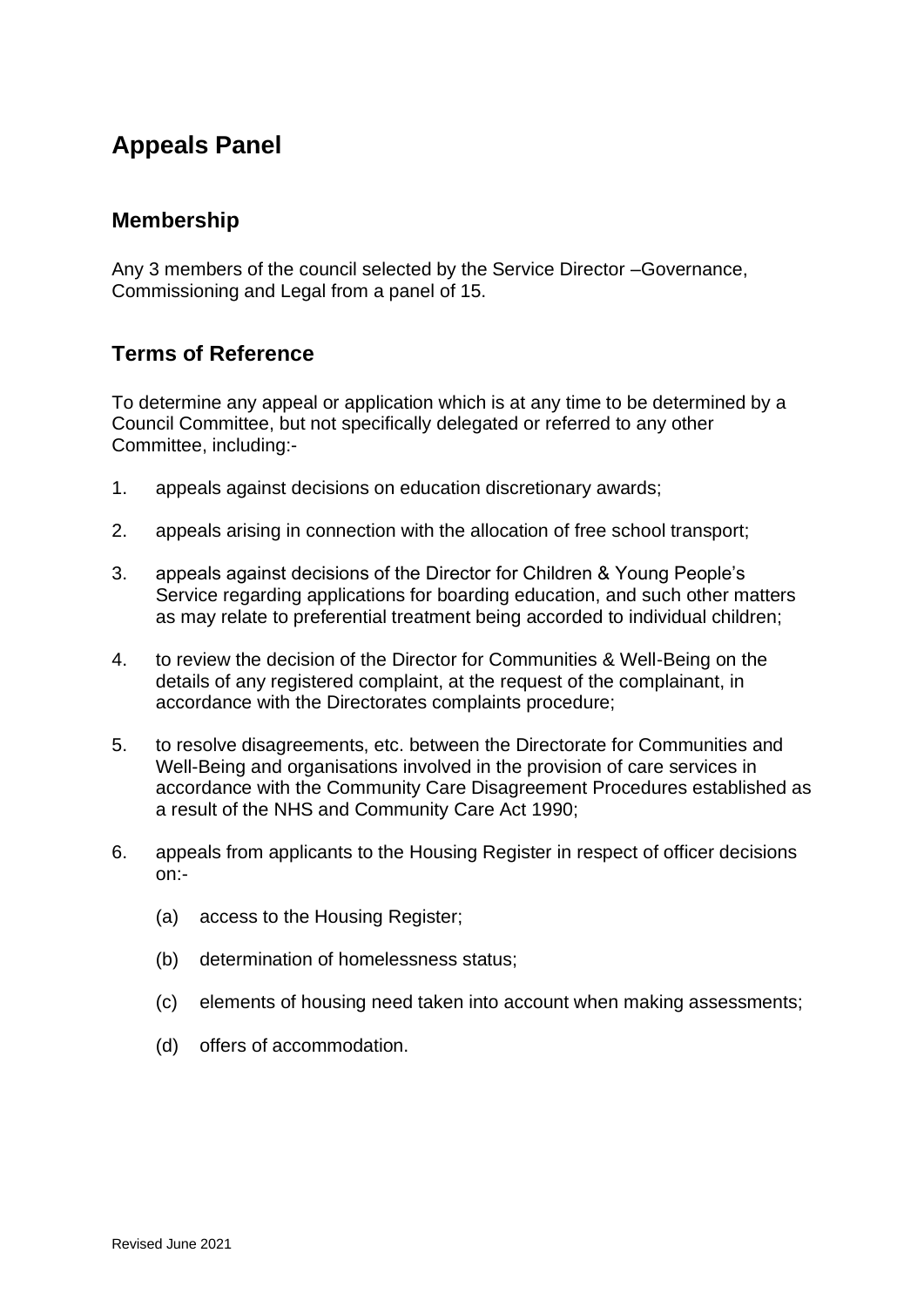## **Corporate Governance and Audit Committee**

### **Membership**

Seven members, two from each of the three largest groups on the council and one from the minority group.

Four ex-officio members with rights to speak but not vote:

- Member of the Cabinet with responsibility for Corporate Governance
- The Chair of the Overview & Scrutiny Management Committee,
- The Chair of the Standards Committee
- Person having specialist knowledge of treasury management (to be appointed and attend as required).

No leaders of any group shall be a member of the Committee

Proportionality need not apply to this Committee.

#### **Terms of Reference**

Delegated authority in respect of all powers and duties set out below and all other Council functions not required to be determined by the full Council and not delegated to any other committee:

- 1. To be responsible for:
	- 1.1. Monitoring the operation of the council's Constitution and keeping its terms under review, including all procedure rules
	- 1.2. Making recommendations to the council for any change or additions to the procedure rules or Articles of the Constitution or executive arrangements
- 2. To determine all matters relating to the adoption and operation of the Members' Allowances Scheme including recommendation to the council of the adoption of or amendment to any such Scheme
- 3. To keep under review the portfolios of the Cabinet and the terms of reference and delegations of Council functions to committees and formally appointed bodies and officers
- 4. To consider the council's arrangement relating to accounts including
	- (a) the approval of the statement of accounts and any material amendments of the accounts recommended by the auditors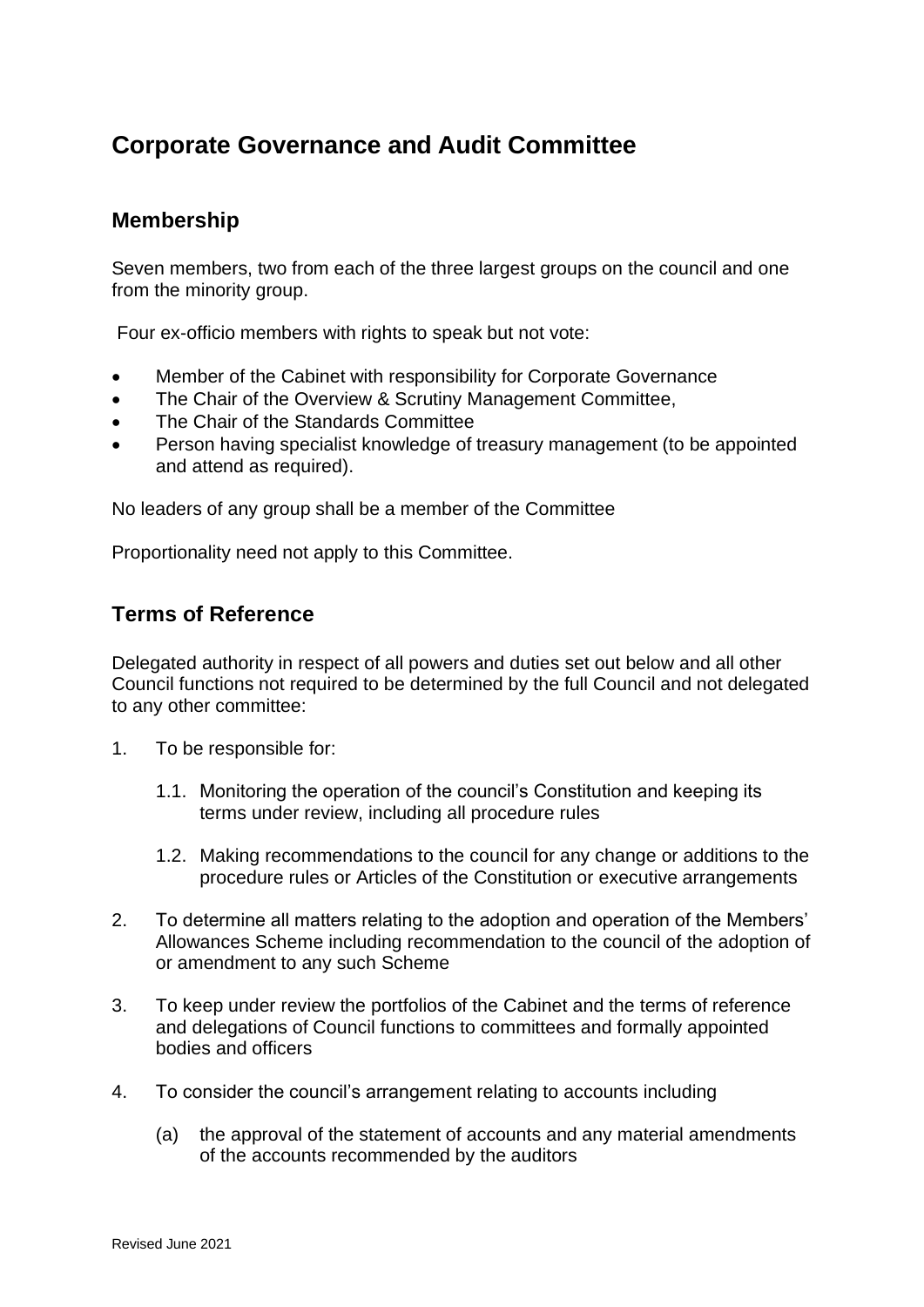- (b) to keep under review the council's financial and management accounts and financial information as it sees fit
- 5. To consider the council's arrangements relating to the external audit requirements including:
	- (a) the receipt of the external audit reports so as to;
		- (i) inform the operation of the council's current or future audit arrangements
		- (ii) provide a basis for gaining the necessary assurance regarding governance prior to the approval of the council's accounts
- 6. To consider the council's arrangements relating to internal audit requirements including:
	- (a) considering the Annual Internal Audit report, reviewing and making recommendations on issues contained therein
	- (b) monitoring the performance of internal audit
	- (c) agreeing and reviewing the nature and scope of the Annual Audit Plan
- 7. To review the adequacy of the council's Corporate Governance arrangements. This will include (but not be limited to) the following:
	- 7.1.Internal control and risk management;
	- 7.2.Oversight of whistleblowing and the Council's whistleblowing policy;
	- 7.3.Oversight of the complaints process and the role of the Local Government Ombudsman;
	- 7.4.Oversight of Information Governance and the role of the ICO;
	- 7.5.To review and approve the annual statement of Corporate Governance.
- 8. To agree and update regularly the council's Code of Corporate Governance, monitoring its operation and compliance with it, and using it as a benchmark against performance for the annual Statement of Corporate Governance.
- 9. To designate the Head of Paid Service, the Monitoring Officer and all statutory "proper officers".
- 10. To approve payments or provide other benefits in cases of maladministration as required and make recommendations arising from any review of a report of the Local Government and Social Care Ombudsman
- 11. Following a decision of Council to undertake a community governance review to agree the terms of reference for and conduct such a review, making recommendations to Council who will determine the outcome of such reviews.
- 12. Functions relating to elections and parishes set out in Part D of Schedule 1 to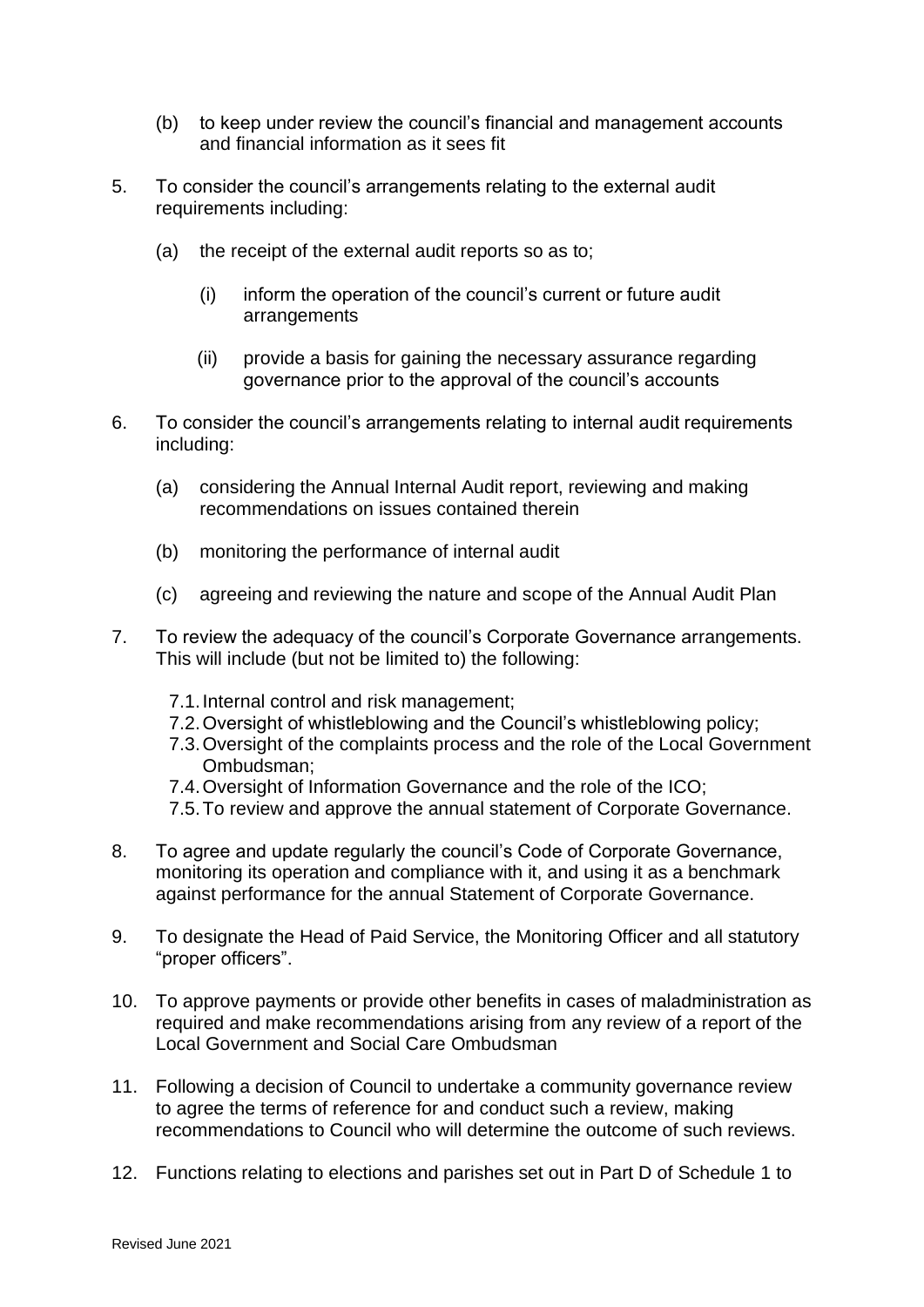the Local Authorities (Functions and Responsibilities) (England) Regulations 2000 (or any replacement or amendment of it)

- 13. Charities and charitable trusts (so far as not the responsibility of Cabinet).
- 14. Responsibility for reviewing and challenging all treasury management activities.
- 15. To determine appointments of individuals to outside bodies (except school governing bodies) and revocation of such appointments.
- 16. To determine nominations for charitable trustees in cases where there has been failure reach agreement.
- 17. To receive updates and monitor compliance with the Council's Regulation of Investigatory Powers Act (RIPA) policy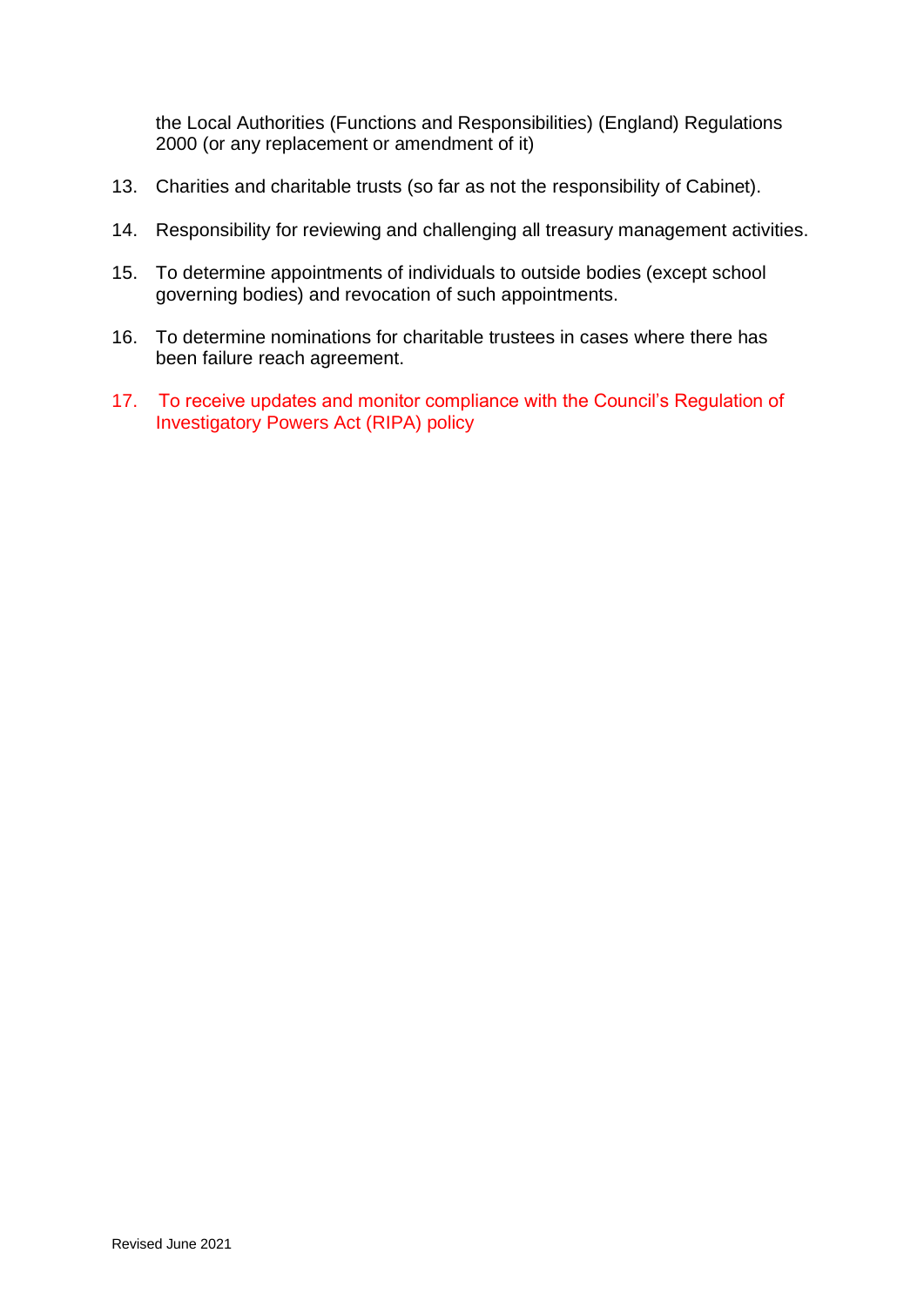## **Statutory Officer Dismissal Committee**

### **Membership**

5 Members of the Council (One to be a member of Cabinet) and two independent persons

### **Terms of Reference**

Delegated responsibility in accordance with the Local Authorities (Standing Orders) (England) (Amendment) Regulations 2015 for the following:

- 1. To give advice, express its views and make recommendations to full Council as to the dismissal of the Head of Paid Service, the Monitoring Officer and the Chief of Finance Officer.
- 2. To keep under review the suspension of the Head of Paid Service, the Monitoring Officer or the Chief Finance Officer.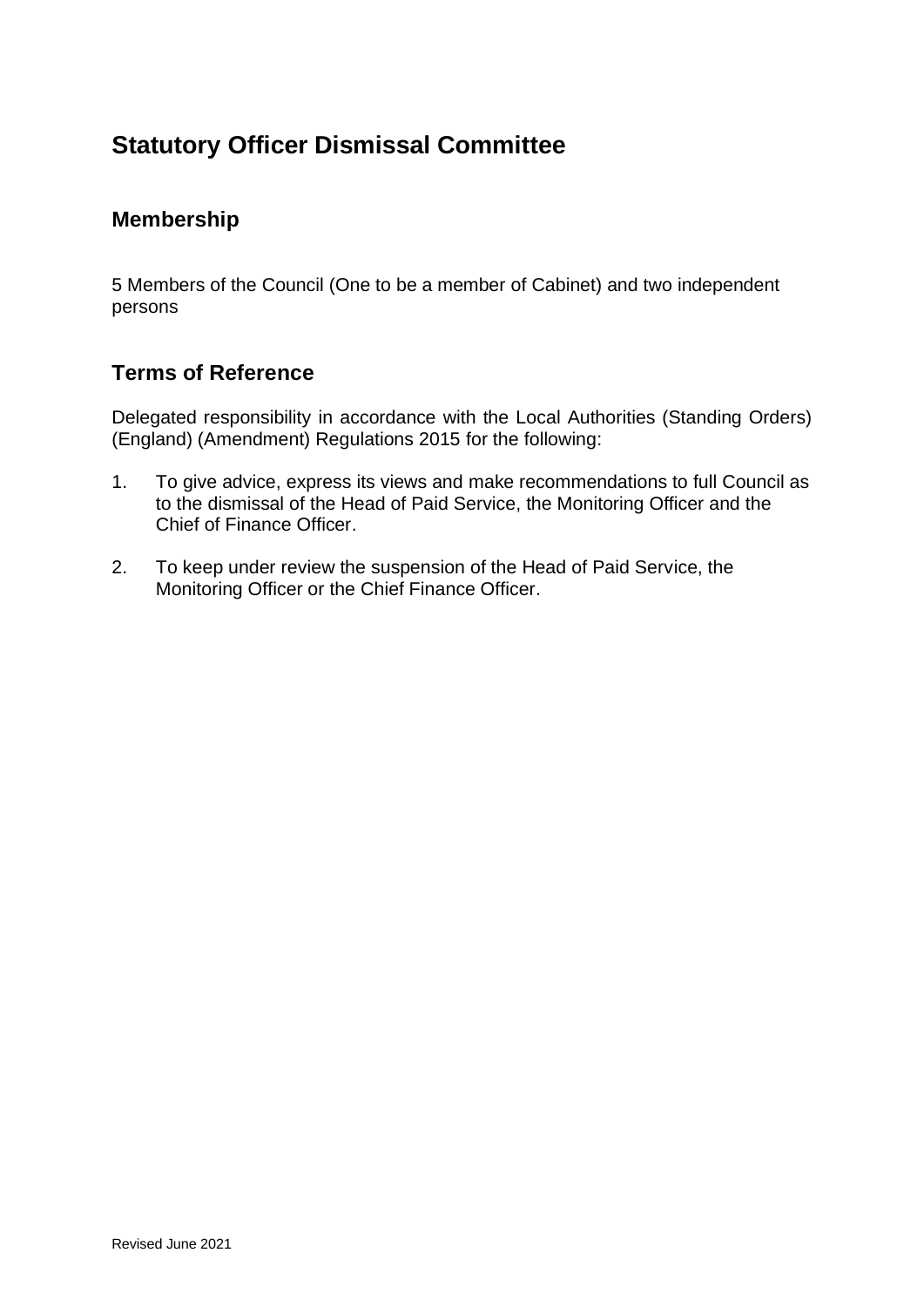## **Strategic Planning Committee**

### **Membership**

6 Members of the council (3:2:1)

### **Terms of Reference**

Delegated authority in respect of all Planning, Development Management and Highways functions which are not by virtue of any legislation present or future, the responsibility of the Executive and are not required by legislation to be carried out in the full Council. This includes:

### **Planning and Development Management**

- 1. Power to determine application for planning permission.
- 2. Power to determine applications to develop land without compliance with conditions previously attached.
- 3. Power to grant planning permission for development already carried out.
- 4. Power to decline to determine application for planning permission.
- 5. Duties relating to the making of determinations of planning applications.
- 6. Power to determine applications for planning permission made by a local authority, alone or jointly with another person.
- 7. Power to make determinations, give approvals and agree certain other matters relating to the exercise of permitted development rights.
- 8. Power to enter into agreements regulating development or use of land.
- 9. Power to issue a certificate of existing or proposed lawful use or development.
- 10. Power to serve a completion notice.
- 11. Power to grant consent for the display of advertisements.
- 12. Power to authorise entry onto land.
- 13. Power to require the discontinuance of a use of land.
- 14. Power to serve a planning contravention notice, breach of condition notice, stop notice or temporary stop notice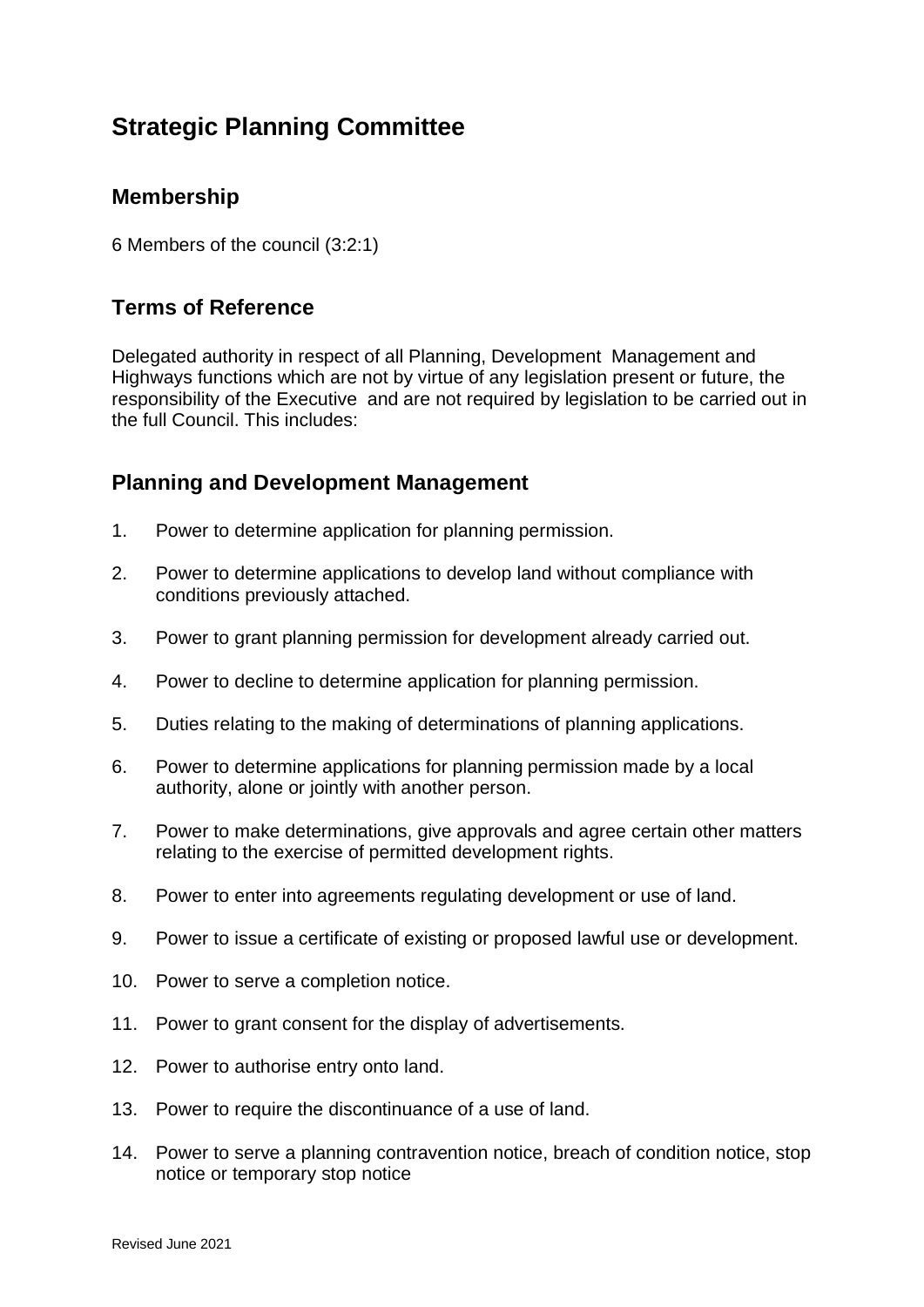- 15. Power to issue an enforcement notice.
- 16. Power to apply for an injunction restraining a breach of planning control.
- 17. Power to determine applications for hazardous substances consent, and related powers.
- 18. Duty to determine conditions to which old mining permissions, relevant planning permissions relating to dormant sites or active Phase I or II sites, or mineral permissions relating to mining sites, as the case may be, are to be subject.
- 19. Power to require proper maintenance of land.
- 20. Power to determine application for listed building consent, and related powers.
- 21. Duties relating to applications for listed building consent
- 22. Power to serve a building preservation notice, and related powers.
- 23. Power to issue an enforcement notice in relation to demolition of listed building in conservation area.
- 24. Powers to acquire a listed building in need of repair and to serve a repairs notice.
- 25. Power to apply for an injunction in relation to a listed building.
- 26. Power to execute urgent works.
- 27. Powers relating to the protection of important hedgerows.
- 28. Powers relating to the preservation of trees.
- 29. Powers relating to complaints about high hedges.

#### **Additional Notes and Interpretation – Strategic Planning Committee**

- 1. The Strategic Planning Committee will generally only deal with full and outline planning applications for proposals falling within the 16 categories of development specifically reserved to that Committee. Applications for approval of reserved matters and variations of conditions will be determined by officers unless the relevant Chair considers otherwise or ward members exercise their right of referral.
- 2. All planning applications that straddle administrative boundaries or Area Sub-Committee boundaries will be determined by the Strategic Planning Committee except where the Strategic Director for the Economy and Infrastructure in consultation with the Chair of that Committee considered that it would be more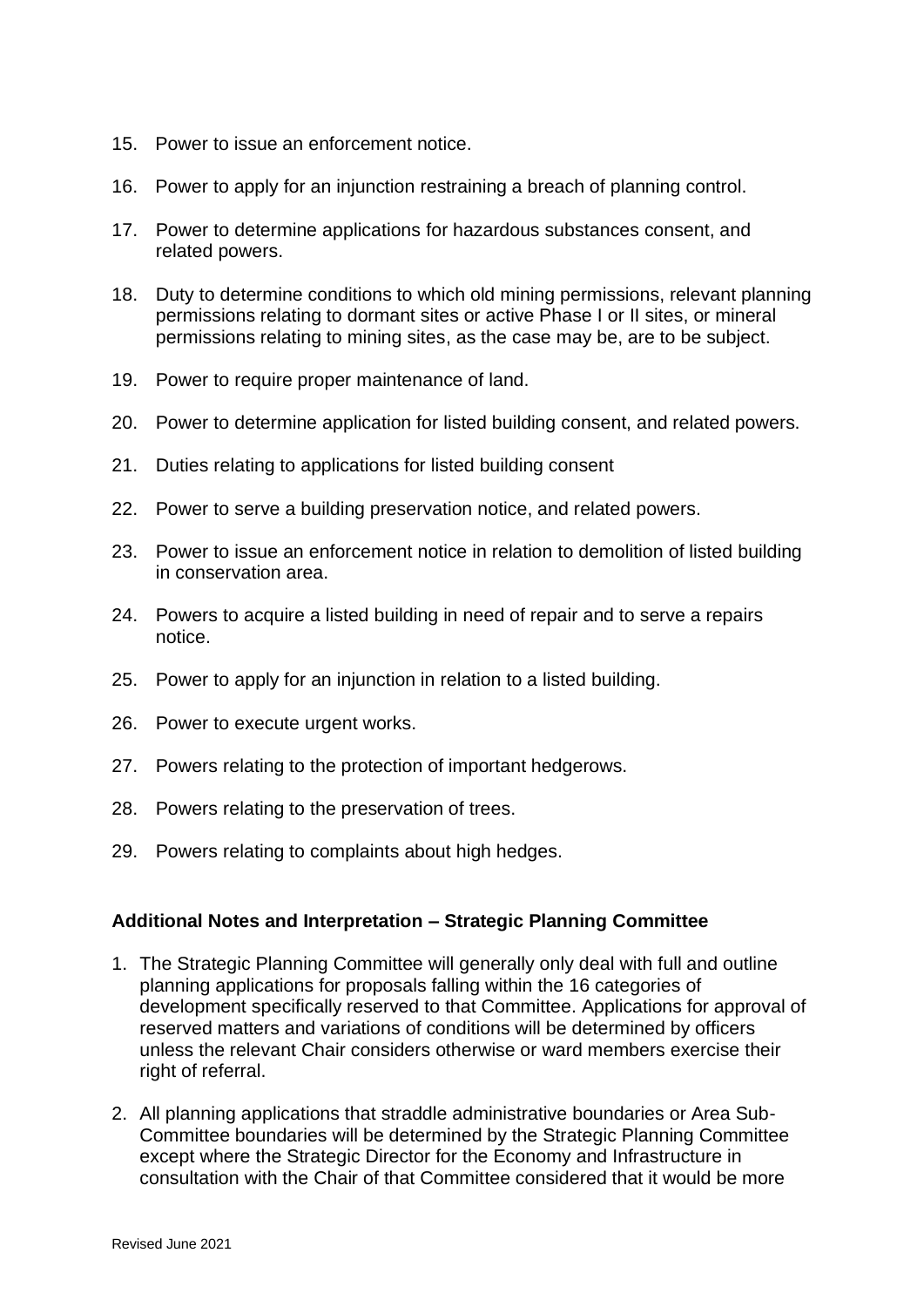appropriate for such applications to be decided by the relevant Area Sub-Committee.

- 3. Ward Members' rights to refer planning applications/submissions to the relevant Area Planning Sub-Committee remain unaffected (subject to the Chair's confirmation that the reasons are -valid). A right for ward members to refer applications/submissions relating to permissions that were originally determined by the Strategic Planning Committee to that committee for determination is also available.
- 4. Ward members' rights to refer submissions either to the Strategic Planning Committee or the Area Sub-Committee for determination will not, in the normal course of events, extend to discharges of planning conditions or applications under section 96A of the Town and Country Planning Act 1990 (non-material amendments to planning permissions). The reason for this is that the statutory timescales within which decisions relating to these submissions must be made by the LPA are too short to allow for Committee/Sub-Committee determinations. Officers will continue to notify relevant ward members of such submissions through the 'weekly lists' and will take into account comments made before making their final decisions.
- 5. Site visits will be carried out upon major planning application unless discretion is exercised. The chair in consultation with officers will decide whether to exercise this discretion.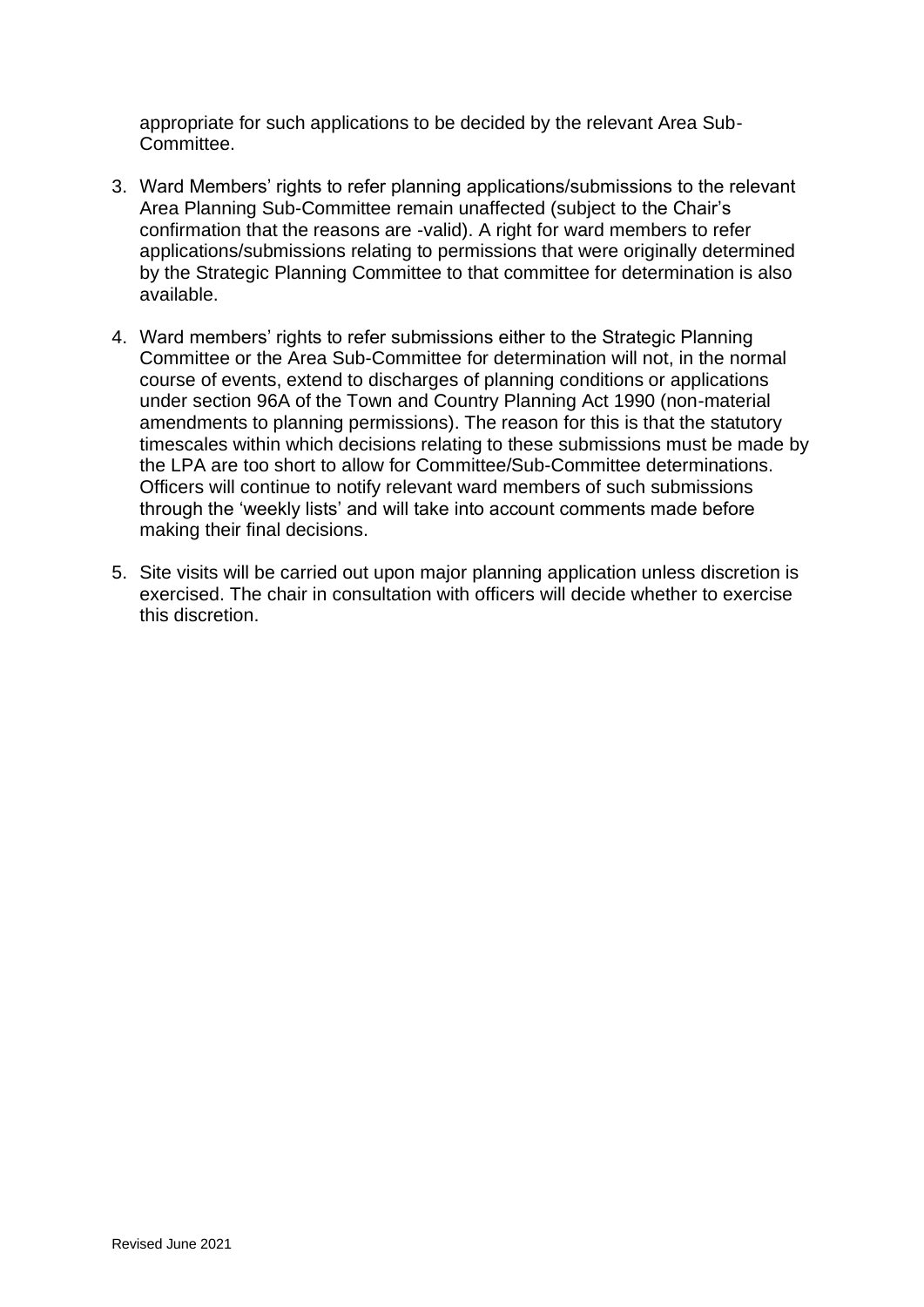### **Highways and Transportation**

- 1. Power to permit deposit of builder's skip on highway.
- 2. Power to license planting, retention, and maintenance of trees, etc. in part of highway.
- 3. Power to authorise erection of stiles, etc. on footpaths or bridleways.
- 4. Power to license works in relation to buildings, etc. which obstruct the highway.
- 5. Power to consent to temporary deposits or excavations in streets.
- 6. Power to dispense with obligation to erect hoarding or fence.
- 7. Power to restrict the placing of rails, beams, etc. over highways.
- 8. Power to consent to construction of cellars, etc. under street.
- 9. Power to consent to the making of openings into cellars, etc. under streets, and pavement lights, and ventilators.
- 10. Power to create footpath, bridleway or restricted byway by agreement.
- 11. Power to create footpaths, bridleways or restricted byways
- 12. Duty to keep register of information with respect to maps, statements, and declarations.
- 13. Power to stop up footpaths, bridleways or restricted byways
- 14. Power to determine application for public path extinguishment order.
- 15. Power to make a rail crossing extinguishment order.
- 16. Power to make a special extinguishment order.
- 17. Power to divert footpaths, bridleways or restricted byways
- 18. Power to make a public path diversion order.
- 19. Power to make a rail crossing diversion order.
- 20. Power to make a special diversion order.
- 21. Power to require applicant for order to enter into agreement.
- 22. Power to make an SSSI diversion order.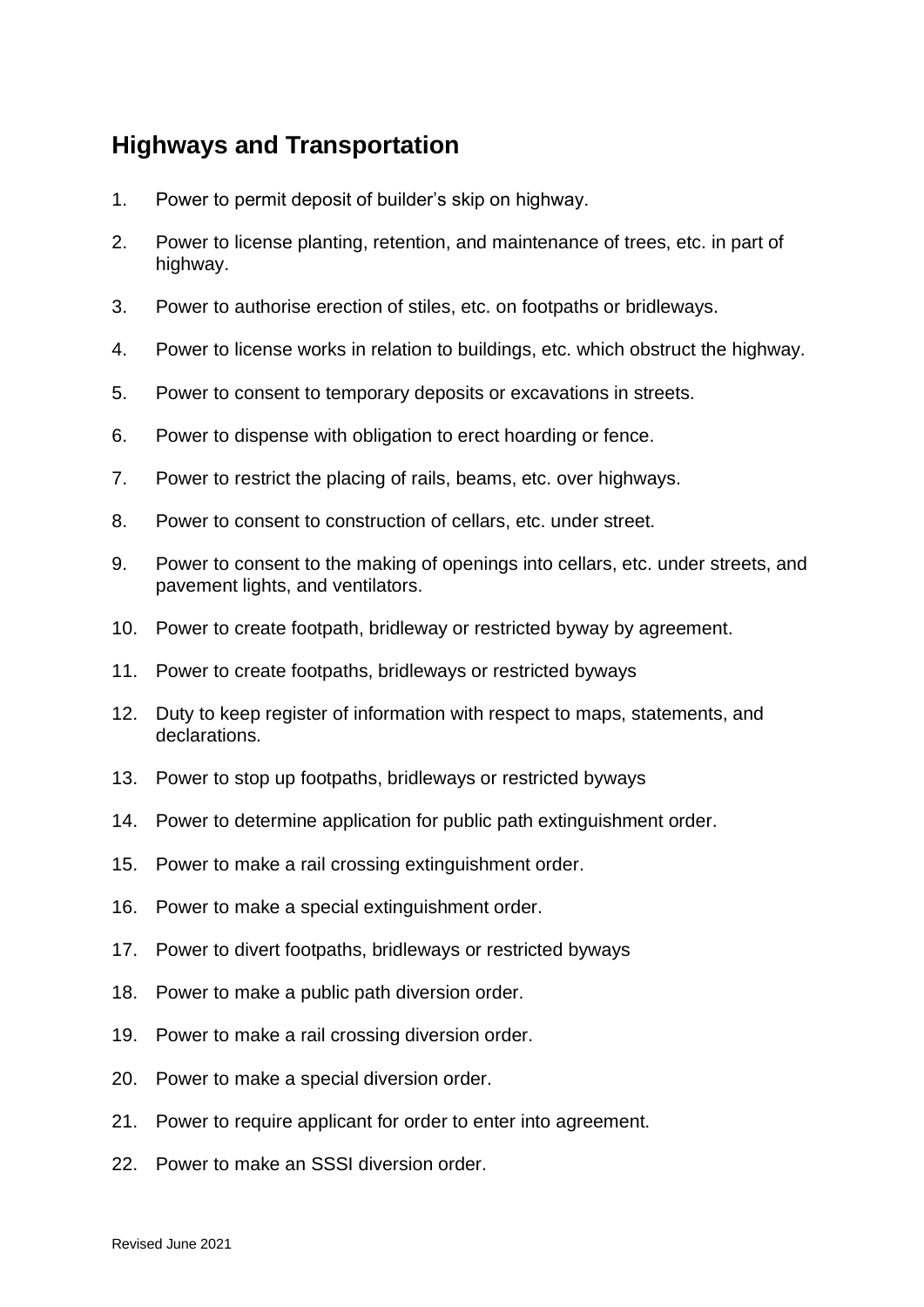- 23. Duty to keep register with respect to applications under sections 118ZA, 118C, 119ZA and 119C of the Highways Act 1980.
- 24. Power to decline to determine certain applications.
- 25. Duty to assert and protect the rights of the public to use and enjoyment of highways.
- 26. Duty to serve notice of proposed action in relation to obstruction.
- 27. Power to apply for variation of order under section 130B of the Highways Act 1980.
- 28. Power to authorise temporary disturbance of surface of footpath, bridleway or restricted byway.
- 29. Power temporarily to divert footpath, bridleway or restricted byway
- 30. Functions relating to the making good of damage and the removal of obstructions.
- 31. Powers relating to the removal of things so deposited on highways as to be a nuisance.
- 32. Power to extinguish certain public rights of way.
- 33. Duty to keep definitive map and statement under review.
- 34. Power to include modifications in other orders.
- 35. Duty to keep register of prescribed information with respect to applications under section 53(5) of the Wildlife and Countryside Act 1981.
- 36. Power to prepare map and statement by way of consolidation of definitive map and statement.
- 37. Power to designate footpath as cycle track.
- 38. Power to extinguish public right of way over land acquired for clearance.
- 39. Power to authorise stopping-up or diversion of highway (including Section 247 of the Town & Country Planning Act 1990).
- 40. Power to authorise stopping-up or diversion of footpath, bridleway or restricted byway
- 41. Power to extinguish public rights of way over land held for planning purposes.
- 42. Power to enter into agreements with respect to means of access.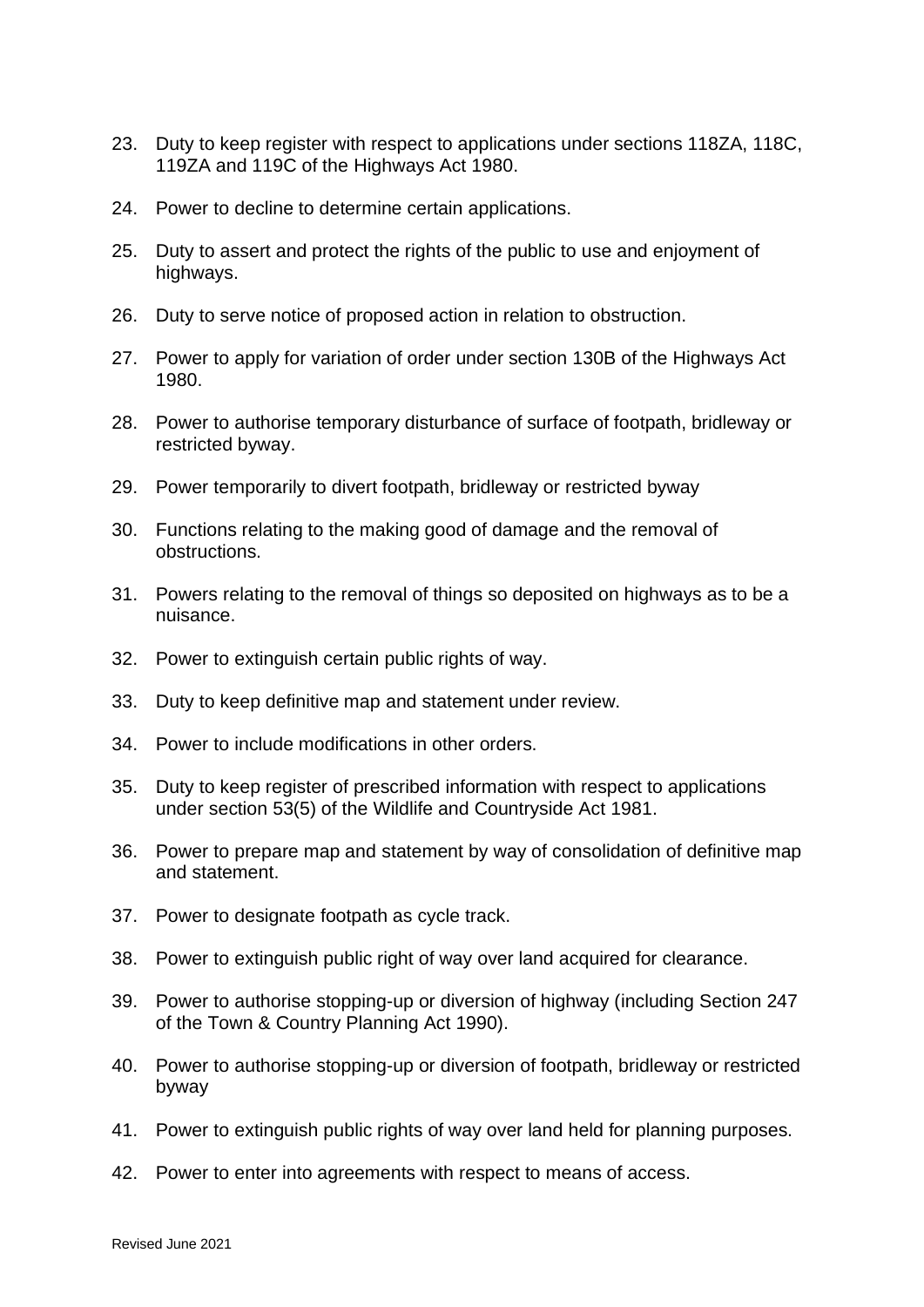- 43. Power to provide access in absence of agreement.
- 44. Power to grant a street works licence.
- 45. Power to grant permission for provision etc of services, amenities, recreation and refreshment facilities on highways and related powers.
- 46. Duty to publish notice in respect of proposals to grant such permission under Section 115E of the Highways Act 1980.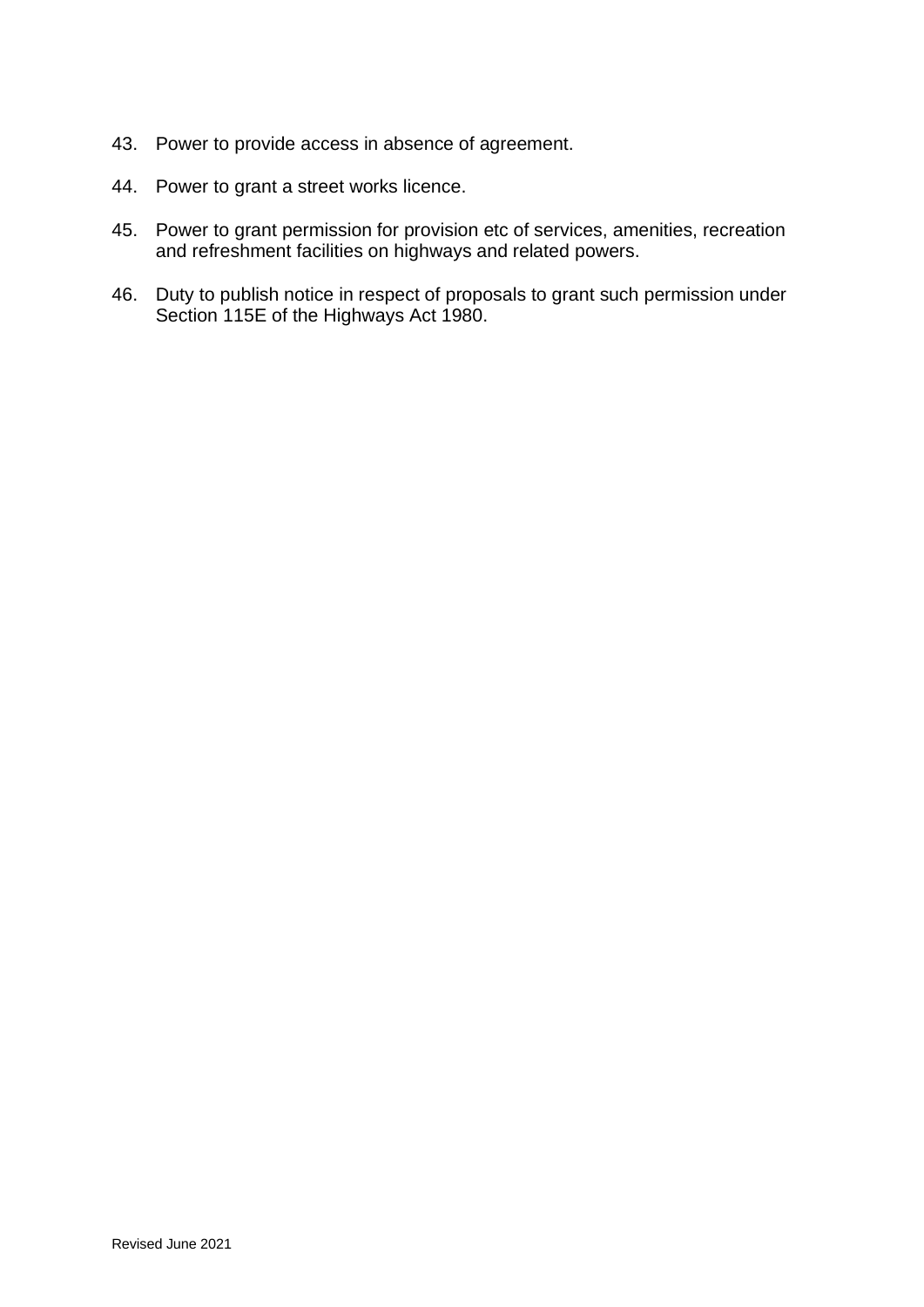## **Planning (Heavy Woollen) Area Sub Committee**

## **Planning (Huddersfield) Area Sub Committee**

(Sub-committees of the Strategic Planning Committee)

### **Membership**

15 Members of the council

### **Terms of Reference**

Delegated powers within their areas in respect of all planning, development management and highways functions of the Strategic Planning committee except:-

- 1. The determination of applications for full or outline planning permission in respect of the following types of proposed development which are specifically reserved to the Strategic Planning Committee:
	- a) Planning applications where the proposed decision will be contrary to any saved policy of the Unitary Development Plan save for :
		- Planning applications involving the development of no more than 60 residential units where the proposed decision will only be contrary to saved Policy D5.
	- b) Planning applications that straddle administrative boundaries<sup>1</sup>
	- c) Planning applications that straddle Planning Area Sub Committee<sup>2</sup> boundaries.
	- d) Planning applications for residential developments exceeding 60 units
	- e) Non-residential planning applications (including employment, leisure and education development) where the application site boundary exceeds  $0.5$  hectares<sup>3</sup>.
	- f) Planning applications for wind turbines which involve generation of more than 1MW collectively.
	- g) Other energy production planning applications exceeding 5MW or where the application site boundary exceeds 1 hectare.

<sup>1</sup> Unless the Strategic Director for the Economy and Infrastructure in consultation with the Chair of the Strategic Planning Committee determines that it would be more appropriate for the planning application to be decided by the relevant Area Sub-Committee.

<sup>&</sup>lt;sup>2</sup> As above

 $3$  As above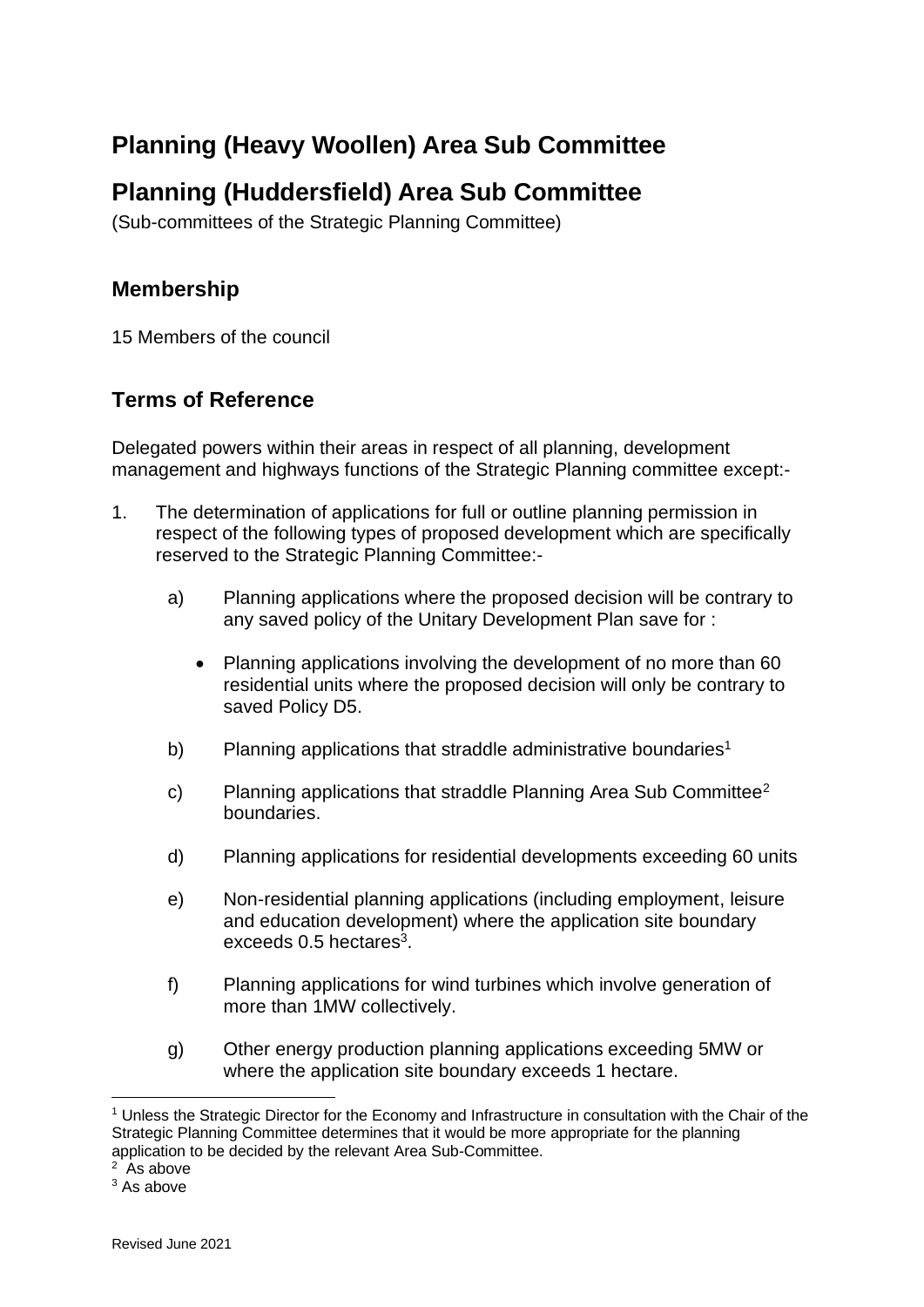- h) Planning applications for the disposal of solid waste exceeding 50,000m3.
- i) Planning applications for major infrastructure proposals.
- j) Planning applications for new minerals sites or physical extensions to existing minerals workings where the area to be developed exceeds 0.5 hectares.
- k) Planning applications for retail developments exceeding 1250 square metres gross in floor space which officers are proposing to approve
- l) Planning applications for gypsy/traveller sites.
- m) Any other planning applications that are considered appropriate for referral to the Strategic Planning Committee by the Service Director for Economy, Regeneration and Culture in consultation with the Chair of the relevant Area Sub-Committee eg planning applications for residential development which will significantly increase the size of an individual settlement.
- n) Planning applications for the exploration, appraisal and production of oil and gas resources by fracking.
- o) Planning applications for the disposal of special hazardous wastes where the application site boundary exceeds 0.5 hectares.
- p) Planning applications for mixed use developments that include more than 50 residential units and employment, leisure and/or nonresidential development where the application site boundary exceeds 0.5 hectares.
- 2. Those matters that fall within the scheme of delegation of the Strategic Director for Economy and Infrastructure.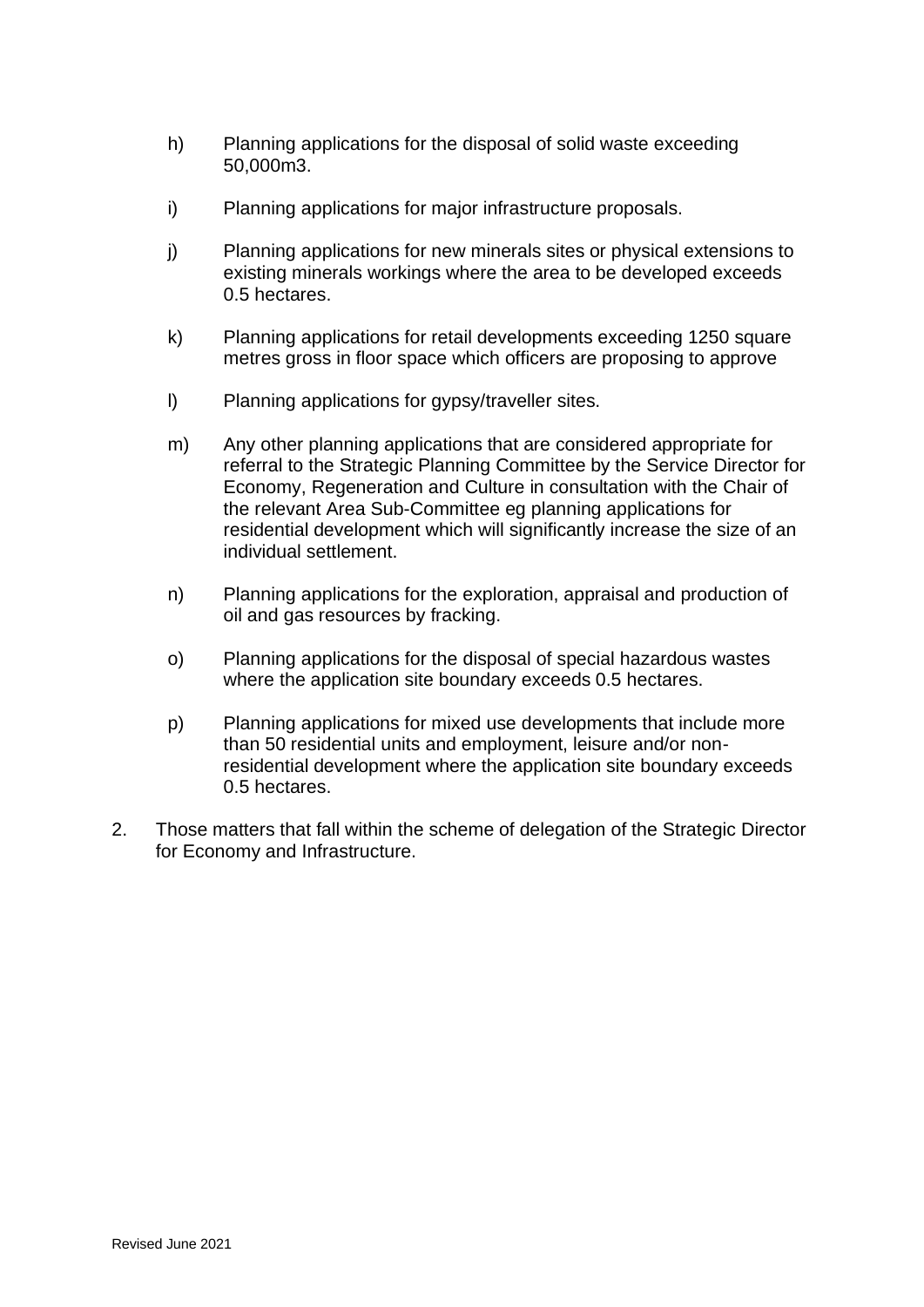## **Neighbourhoods Committee**

### **Membership**

6 Members of the council on a ratio of 2:2:1:1

### **Terms of Reference**

- (i) To process all applications that are submitted to the Authority for the making of Neighbourhood Development Plans, Neighbourhood Development Orders and Community Right to Build Orders in accordance with the requirements of Part 6 Chapter 3 and Schedules 9, 10, 11 and 12 of the Localism Act 2011 and all applicable subordinate legislation, including:
	- Receiving and responding to consultation
	- Appointing an independent examiner, making necessary arrangements for holding an examination and participating in the examination
	- Determining content of representation at examination
	- Considering the recommendations of the examiner
	- Confirming that draft proposals meet all necessary requirements including general conformity with strategic policies contained in the core strategy
	- Making decisions whether to decline to consider the proposals, refuse the proposals or initiate a referendum
	- Extending the area in which a referendum will take place as considered appropriate
- (ii) To process all applications for the designation of a Neighbourhood Forum in accordance with the requirements of Part 6 Chapter 3 and Schedule 9 of the Localism Act 2011 and all applicable subordinate legislation and to make decisions to designate or refuse to designate those Forums and to withdraw an organisation or body's designation as a Neighbourhood Forum in appropriate circumstances.
- (iii) To process all applications for the designation of Neighbourhood Areas in accordance with the requirements of Part 6 Chapter 3 and Schedule 9 of the Localism Act 2011 and all applicable subordinate legislation and to make decisions to designate or refuse to designate those Areas.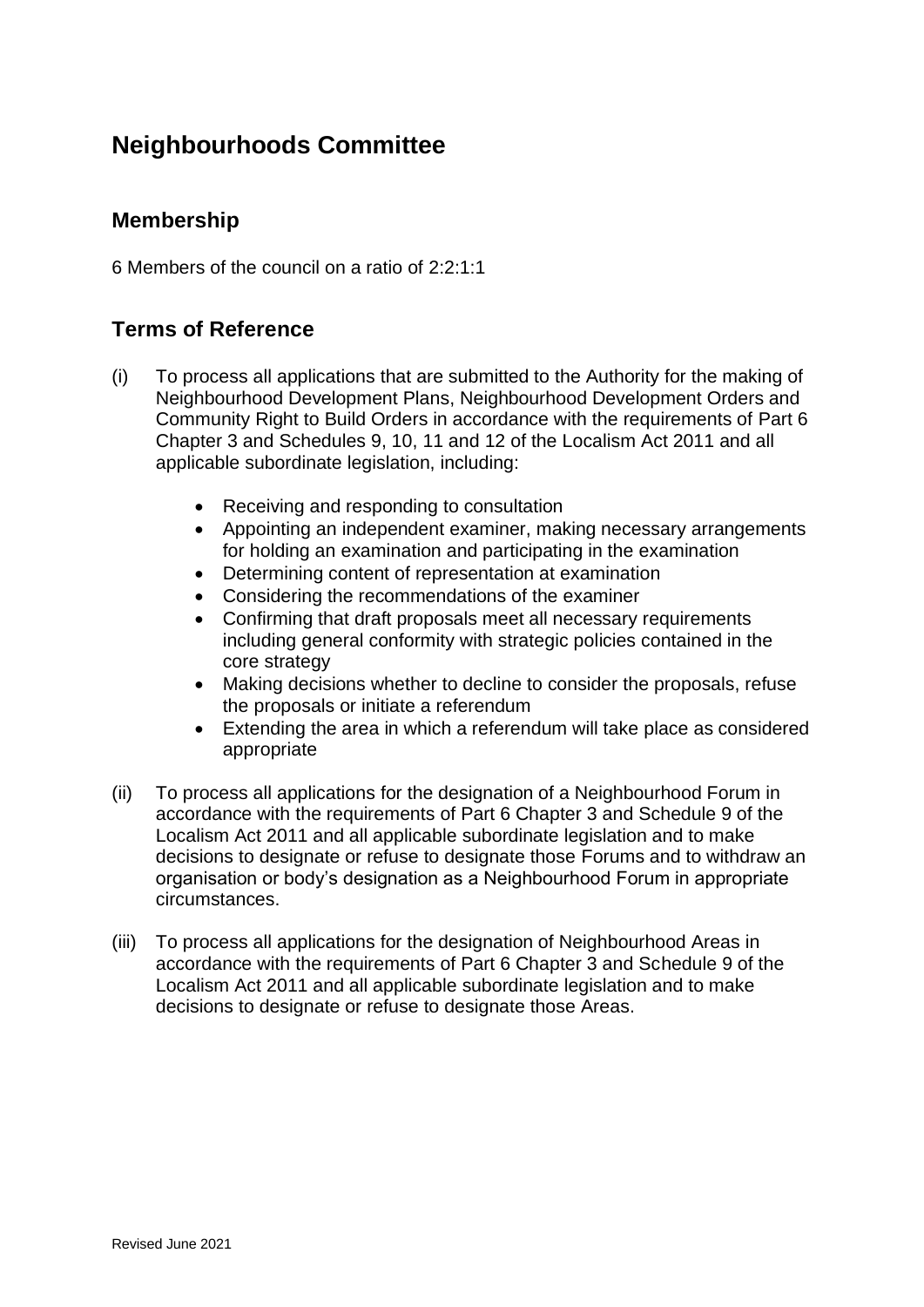### **Personnel Committee**

### **Membership**

9 Members of the council

### **Terms of Reference**

Delegated responsibility for:-

- 1. Appointment of staff and determination of their terms and conditions of appointment, including disciplinary procedures and including negotiations and consultation with trade unions over issues relating to terms and conditions [N.B. all appointments below Service Director level are required to be delegated to officers];
- 2. To establish at the appropriate time sub-committees of members to act as appointment panels for the appointments of the Chief Executive, Chief Officers, and designated Deputy Chief Officers (as defined in Section 2(8) of the Local Government and Housing Act 1989).
- 3. To determine which Deputy Chief Officer posts should be designated to be appointed by a sub-committee of members.
- 4. To determine the mode of appointment to the post of Chief Executive, Deputy Chief Executives and Strategic Directors.
- N.B. There are statutory requirements relating to delegation of and procedures for appointment of staff. These are set out in the Officer Employment Procedure Rules in Part 4 of the Constitution.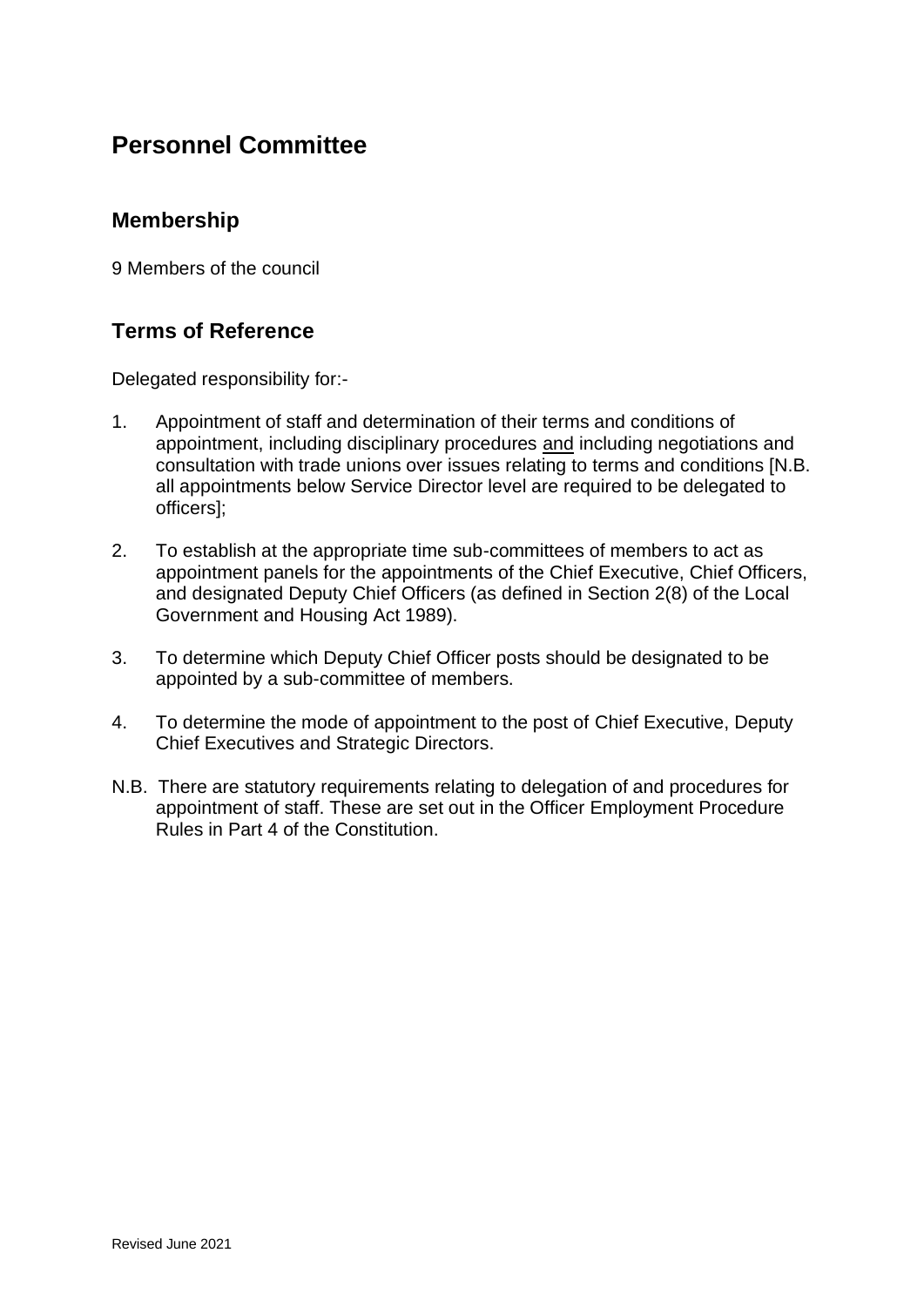**Appointment Panels** (if not specifically appointed by the Personnel Committee) (Sub-committees of the Personnel Committee)

### **Membership**

The Leader or the Leader's nominee, together with at least two other members of the council selected by the Service Director – Legal, Governance and Commissioning in consultation with the Chair of the Personnel Committee. The Chair of Overview and Scrutiny may select a representative to attend as observer.

### **Terms of Reference**

To select in accordance with agreed procedures the individual for appointment to a specific post.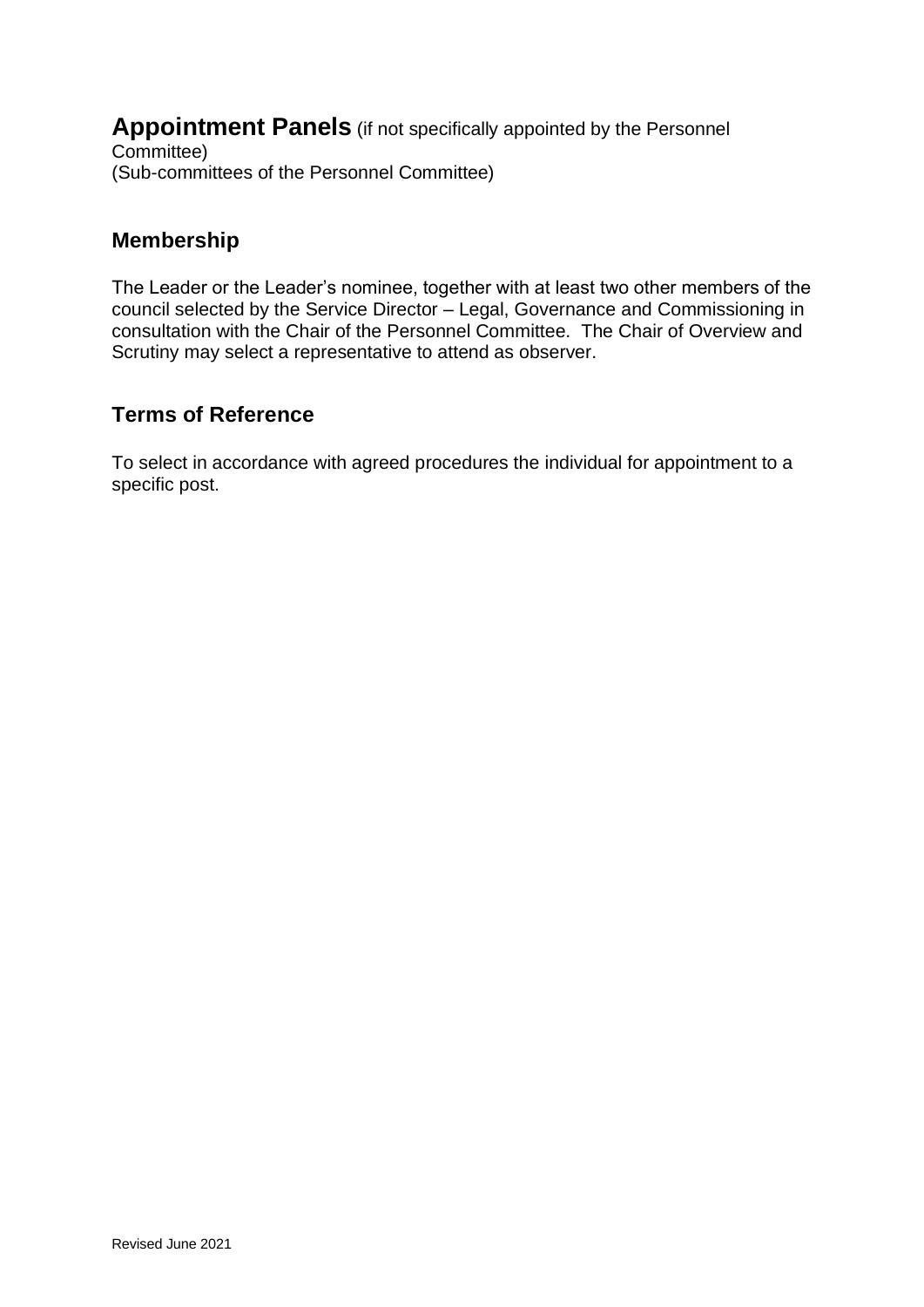## **Employee Relations Sub-Committee**

(Sub-Committee of the Personnel Committee)

### **Membership**

8 members of the Council on a ratio of 3:3:2.

### **Quorum**

3 members (providing that these are not all from the same political group).

### **Terms of Reference**

Delegated responsibility for:

- 1. Following a referral from the Assistant Director Support Services, to review decisions of an Officer Appeal Panel relating to employment matters in situations where it is alleged that:
	- (a) The findings of an Officer Appeal Panel are based on a judgement that is considered perverse ie the rationale for the decision of the panel is not supported by the evidence submitted and there is evidence that is contrary to the findings; or
	- (b) Due process has not been followed.
- 2. Following the review, to make one of the following recommendations:
	- (a) To confirm that the process followed by the panel and/or the judgement reached by the panel was appropriate and reasonable and that the final decision should stand;
	- (b) To determine that the process followed by the panel and/or the judgement reached by the panel was not appropriate and that either:
		- (i) The panel should reconsider its findings in the light of the comments of the Sub Committee; or
		- (ii) A new Officer Appeal Panel should be convened to re-hear the appeal.
	- (c) To determine whether the process followed and/or judgement of the original service hearing was inappropriate and/or unreasonable and whether this had been taken into consideration by the Officer Appeal Panel and, if so: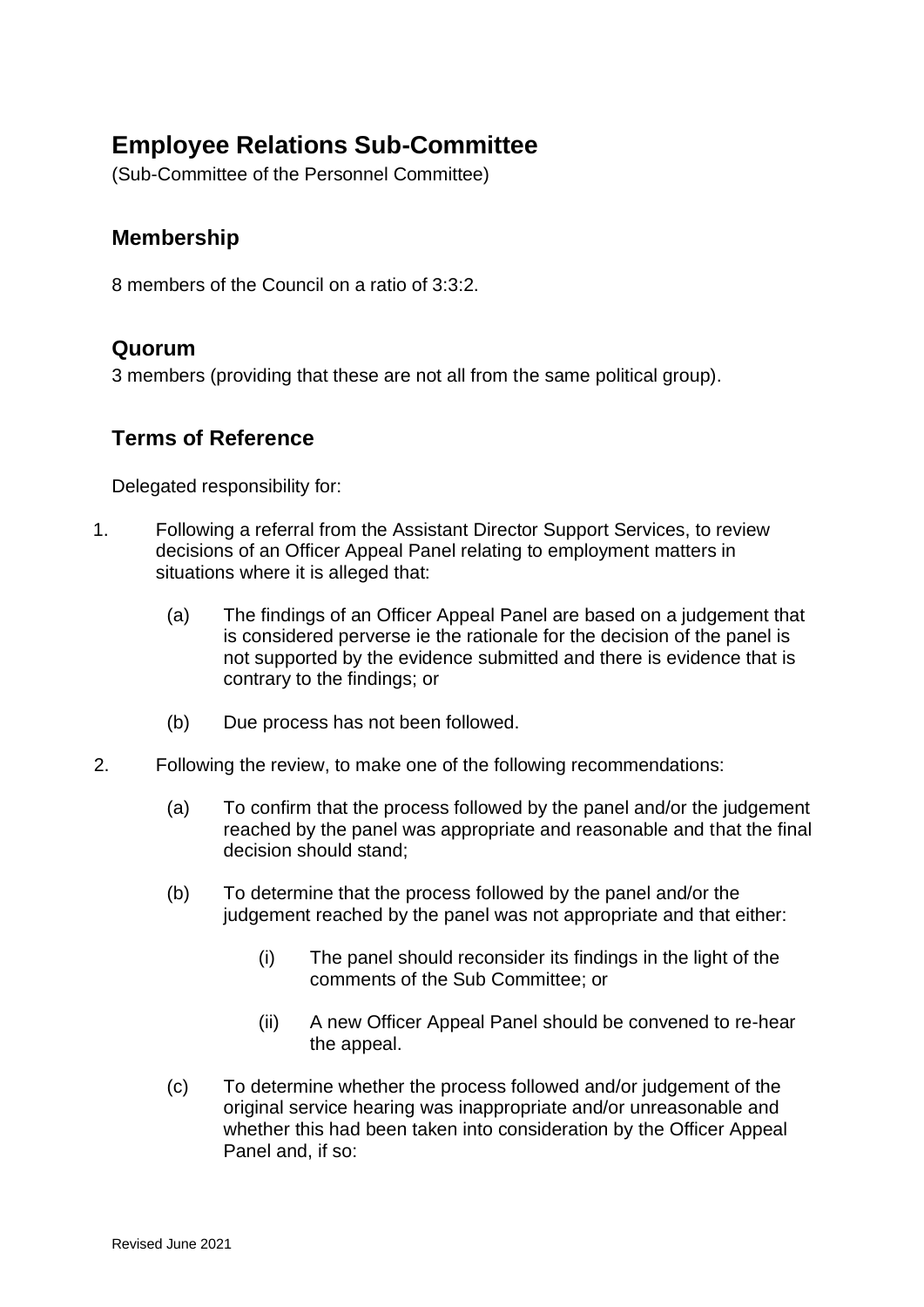- (i) To ask the panel to reconsider the case taking these views into account; or
- (ii) If feasible, ask for the case to be re-investigated/re-heard with a new commissioning manager etc.
- 3. To hear disputes that have previously been presented to the Central Negotiating Team and which result in either or both parties disagreeing with the outcome.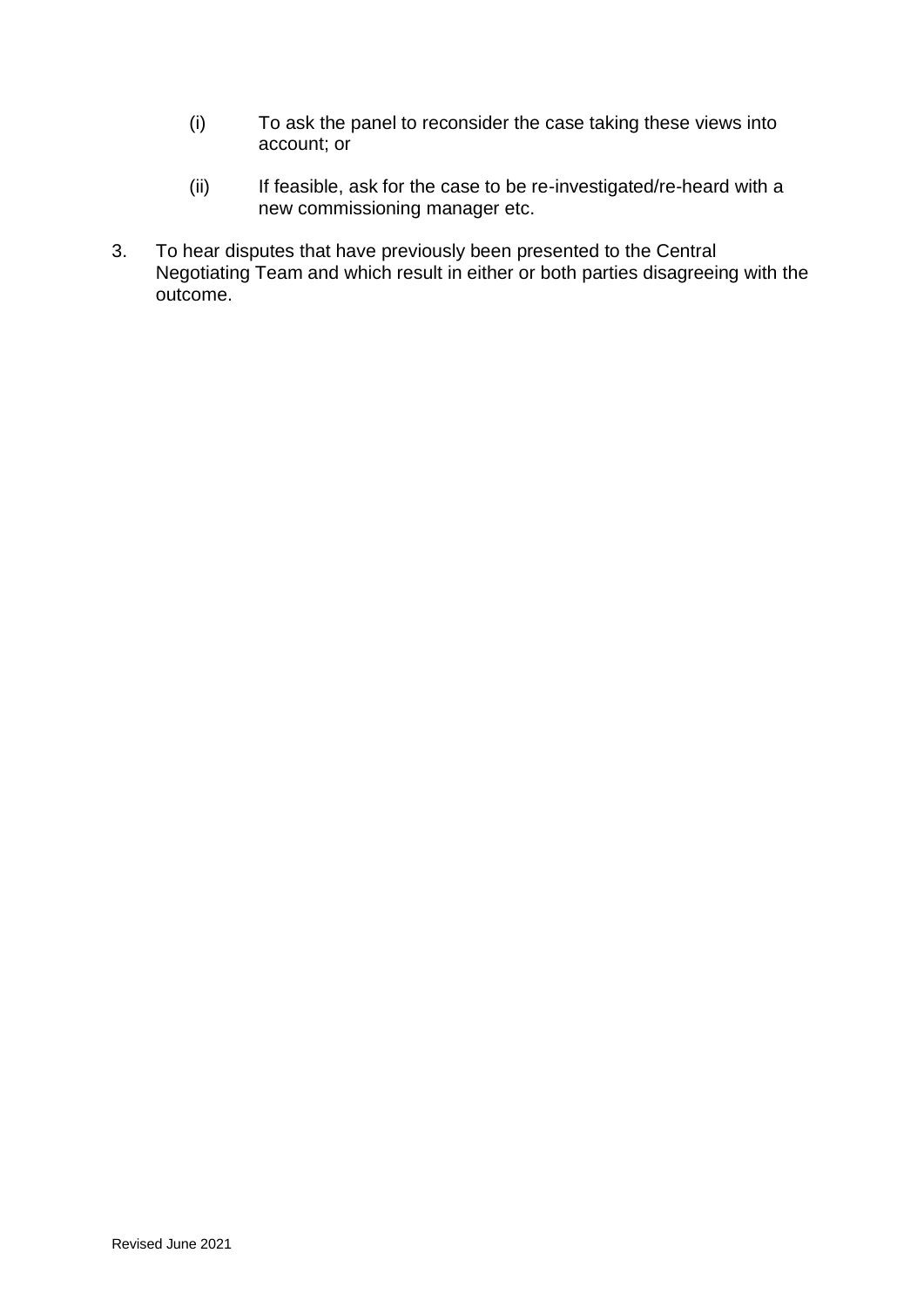## **Standards Committee**

The membership and role and function of this committee and the Standards Sub-Committee are set out in Article 9 of Part 2 of this Constitution.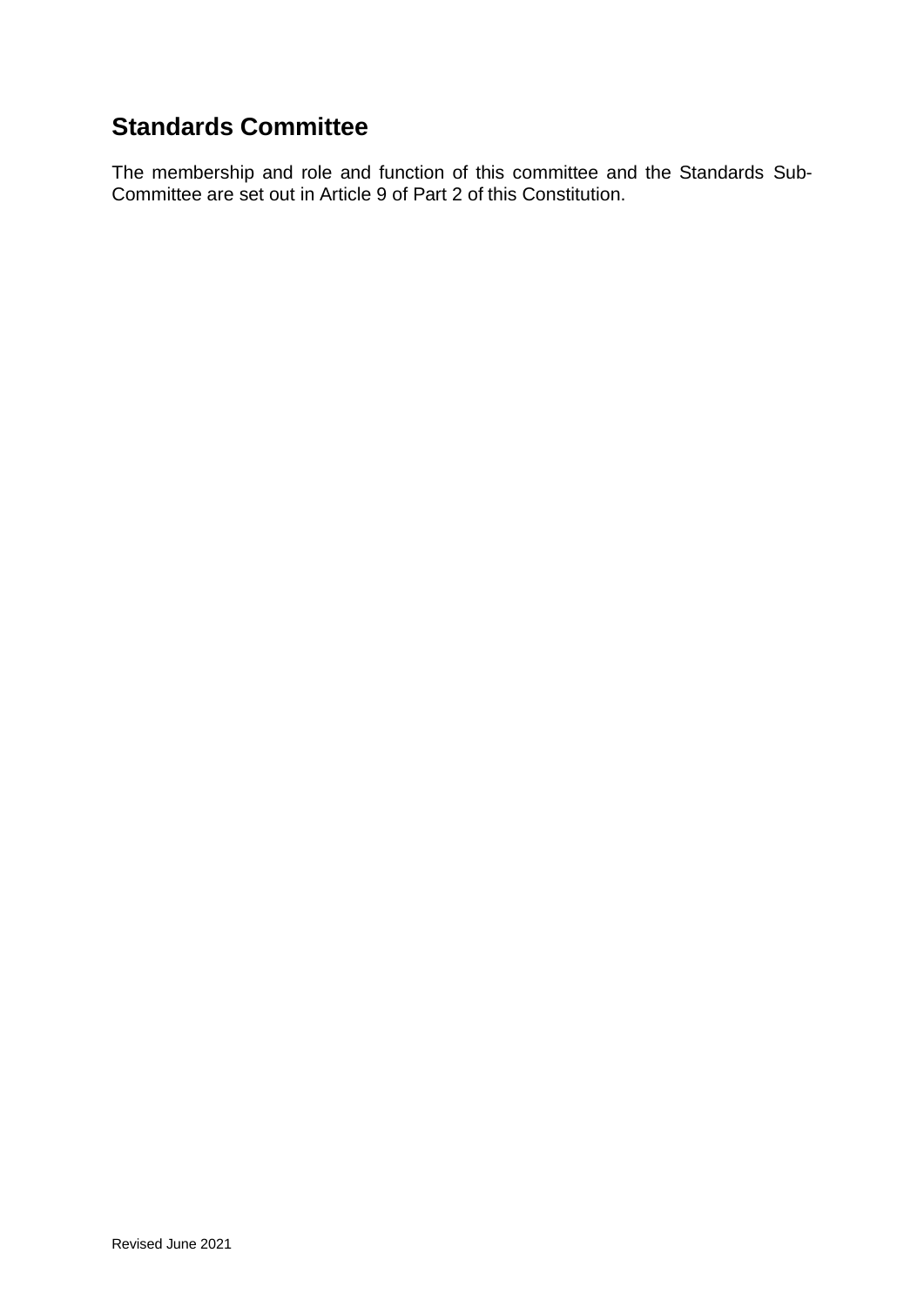### **Kirklees Health and Wellbeing Board**

**Membership and Terms of Reference**

Approved at Annual Council 19 May 2021

#### **Membership**

Membership of the Board includes voting and non-voting members as set out below:

#### **Voting members**

- Three Members of Kirklees Council's Cabinet, one of whom may be the Leader
- One Senior Councillor from the main opposition group
- One Councillor from a political group other than the administration and main opposition group
- Director for Children Services (including as representative of the Children & Young Peoples Partnership)
- Director for Public Health
- Director of Adult Social Care
- One representative of local Kirklees Healthwatch
- Three representatives of Kirklees Clinical Commissioning Group
- One representative of Kirklees Integrated Health and Care Leadership Board

#### **Non-voting members**

- Chief Executive Kirklees Council
- Representative of NHS England (Statutory requirement: to participate in the Board's preparation of JSNA / JHWS and if requested to participate in exercise of the commissioning functions of the Board in relation to the Kirklees HWB Area)

Nominated representative of significant partners:

- Kirklees Primary Care Networks, which could come from one of the GP Federations acting on their behalf
- Mid Yorkshire Hospitals Trust
- Calderdale and Huddersfield Foundation Trust
- South West Yorkshire Partnership Foundation Trust
- Current community health provider
- West Yorkshire Police

Representative of Kirklees Council Overview and Scrutiny

#### **Terms of Reference**

The Health and Wellbeing Board is a statutory Committee of the Council bringing together the NHS, the Council and partners to:

- a) Improve the health and wellbeing of the people in their area, reduce health inequalities and promote the integration of services.
- b) Develop, publish and own the Joint Strategic Needs Assessment for Kirklees (JSNA) (which is known locally as the Kirklees Joint Strategic Assessment (KJSA)) to inform local planning, commissioning and delivery of services and